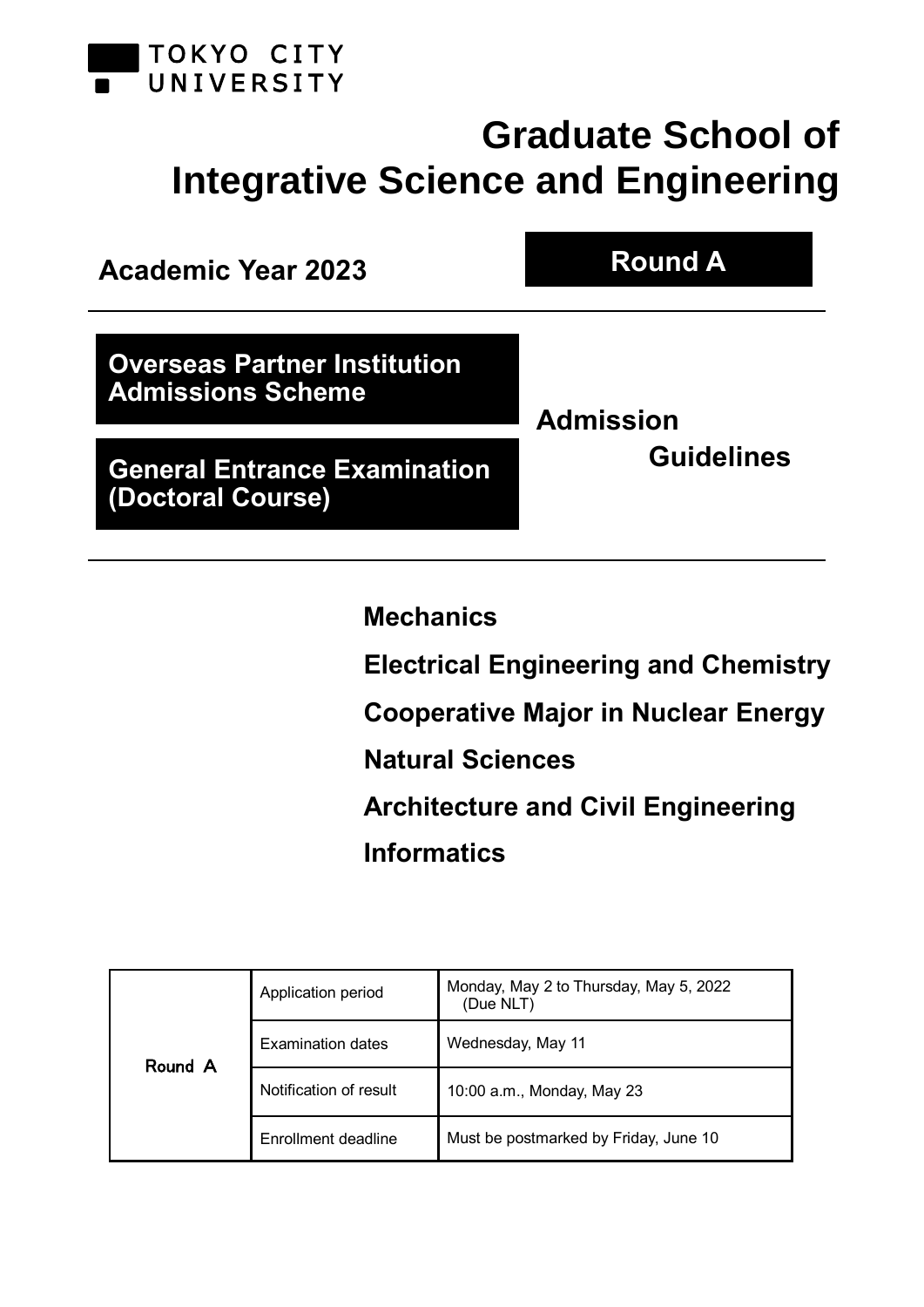# **Outline of the Graduate School**

# **Admission policy**

The Graduate School of Tokyo City University aims to develop human resources to bring about sustainable social development, and has established graduate schools corresponding to specialized fields of academic research to achieve this goal. Each graduate school seeks individuals with the following abilities, motivation, and goals based on the "Objectives for Human Resource Development and Education/Research" set forth by each graduate school.

### **Master's Program**

In today's society, sustainable social development is required, taking into consideration the three elements of economy, society, and environment. To achieve this, it is necessary to have human resources who can solve various social problems in a cross-sectoral and multidisciplinary manner based on solid professional skills. Therefore, we ask prospective students to be able to share the following items.

- 1.Empathy with the university's educational philosophy and objectives
- 2.Multi-faceted and composite perspectives and logical thinking based on these perspectives
- 3.Strong interest in unknown problems and a challenging spirit to solve them
- 4.Communication skills necessary for professional competence
- 5.Ethical values to have as a by human being

### **Doctoral Program**

In today's society, sustainable social development is required, taking into consideration the three elements of economy, society, and environment. To achieve this, it is necessary to have advanced research skills to solve various problems, and to acquire the ability to explore new issues and new fields of study. For this reason, we seek students who can share the following points.

1.Awareness of the various problems facing modern society and a desire to contribute to the development of society 2.Ability to develop their own capacity to address unresolved issues

- 3.Ability to solve various problems from a global perspective in cooperation with various stakeholders
- 4.Execution skills needed to fulfill leadership roles
- 5.Possess appropriate ethical and behavioral characteristics required for research activities.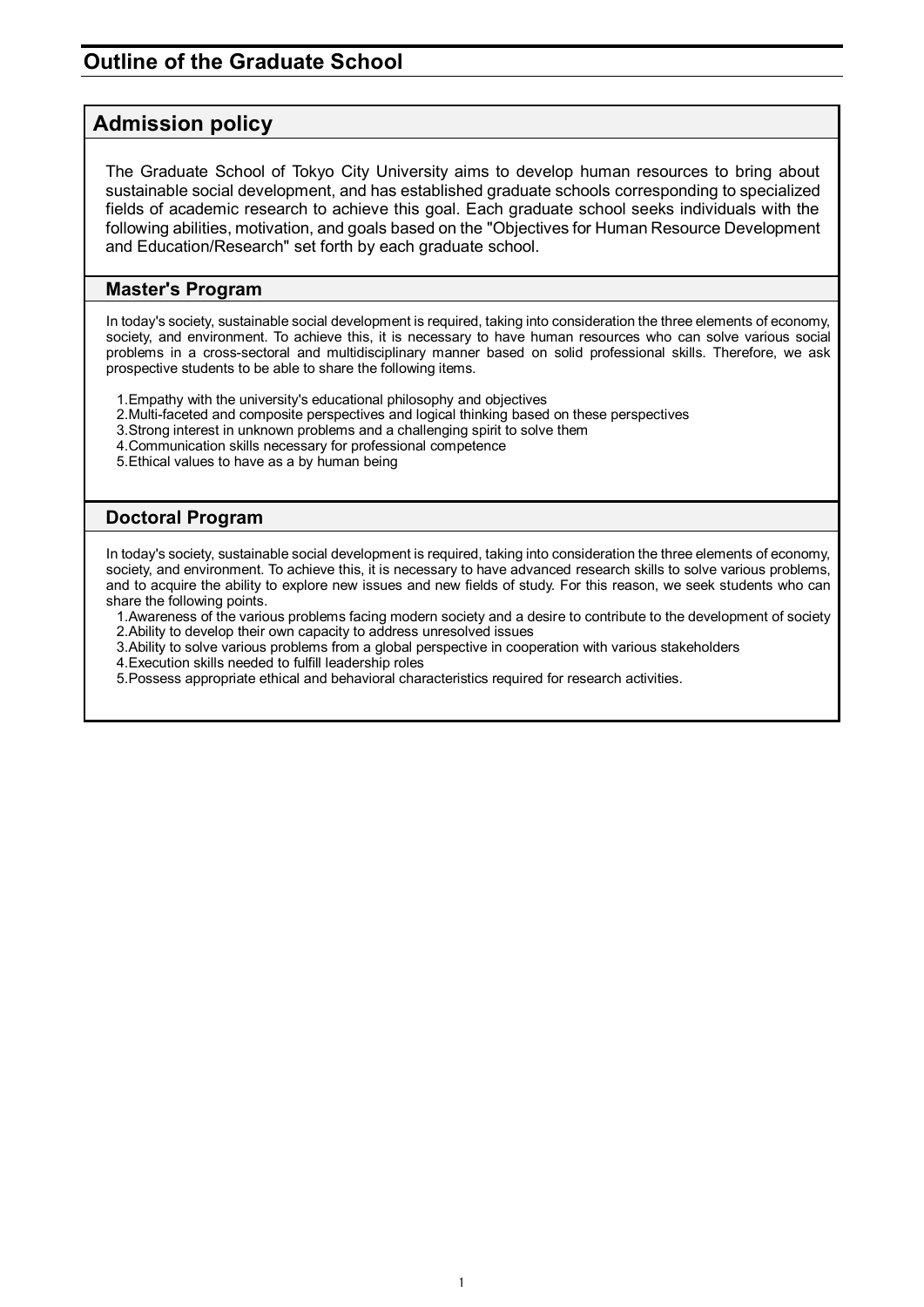Quoted from Article 3, School Regulations of the Graduate School of Tokyo City University

We aim to cultivate the students' ability to apply their knowledge with an interdisciplinary viewpoint, as well as to provide them with a high sense of ethics and an international mindset. The program is designed to provide students with the opportunity to contribute to society through the discovery of issues based on science and technology and the development of solutions from a multifaceted viewpoint.

#### **Educational Principle**

The problems we need to address on a global scale are becoming increasingly complex and diverse, including the worsening environmental problems symbolized by global warming, the borderless nature of goods and information, population concentration and depopulation, and the uneven distribution and depletion of resources, such as energy and rare metals. In order to overcome these difficulties and pave the way to a sustainable society, we need to gather the wisdom of mankind to address these issues. In Japan, where the national motto "Nation of Science and Technology Creation" is proclaimed, expectations for universities, especially graduate schools, as centers of academic research are increasing even more than before. Therefore, the Graduate School of Integrative Science and Engineering is committed to human resource development based on the philosophy of "responding to society's needs as engineers and researchers". Many of the problems facing society cannot be solved by focusing on a single specialized field, and there is a need to foster engineers and researchers who can synthesize their knowledge and have a broad perspective. In addition, there is an increasing demand for communication and management skills to produce results in cooperation with experts in other fields and through cross-disciplinary collaboration.

In order to respond to such demands from society, Graduate School of Integrative Science and Engineering, in addition to the steady acquisition of specialized knowledge and skills, also makes use of the cooperative graduate school system with other research institutions to cultivate the ability to judge the significance of their research subjects in society and their influence on society. In addition, programs for working people are also available, and education and research are conducted with a stronger awareness of the connection with society than ever before. Through these programs, we are confident that students will not only acquire knowledge and skills in their specialized fields, but also acquire the skills to solve problems based on the connection between science and technology and society.

#### **Educational Objectives**

Graduate School of Integrative Science and Engineering is committed to education to foster engineers and researchers who can play an active role internationally, which is demanded by society, and our educational goal is to cultivate the following abilities. Our educational goal is to cultivate the following abilities: **(1) communication skills, including information technology and language skills, which are the literacy in science and engineering; (2) presentation skills; and (3) the ability to solve problems backed up by specialized knowledge.** We emphasize educational programs related to manufacturing, and emphasize the development of abilities to cope with an advanced technological society that is advancing at an ever faster pace. The importance of new knowledge, a wide range of information, and the technology to use it is increasing in all aspects of our daily lives. Therefore, we are also working to enhance our programs by incorporating new fields such as medicine and management, which make multifaceted use of information, as well as the environment, energy, nanotechnology, biotechnology, and biotechnology. Although the world is shifting from goods to knowledge, the value of goods and the importance of manufacturing are not decreasing. Rather, the value of knowledge and technology in science and engineering is becoming more valuable than ever before, in order to deliver value-added products that are environmentally friendly and enable sustainable development.

#### **Personnel to be Developed**

#### Master's program:

Students are required to master basic subjects such as university natural sciences and languages, subjects fundamental to science and technology, and liberal arts subjects necessary to understand the interface between science and technology and society. On top of that, the educational program is designed to enable students to steadily acquire specialized knowledge and skills. And graduate students are expected not only to deepen but also to synthesize their specialized knowledge. In each department, the goal is to "nurture" engineers and researchers who can apply their specialized knowledge in the master's program, develop language skills to be active internationally, acquire a wide range of applied and practical skills to quickly respond to changes in social structure, and have the ability to solve problems.

#### □ Doctoral course:

We provide an environment where students can acquire advanced research skills while deepening their specialized knowledge and skills and cultivating communication and management skills through joint research with other universities, research institutions, and companies. Each department provides guidance with the goal of enabling students to become engineers and researchers with the ability to steadily solve problems and pioneer new fields by making full use of cuttingedge knowledge and technology at universities, research institutions, and corporate research departments in Japan and abroad after completing the doctoral program. We support them so that they can grow and develop.

#### **Expectations for the Future**

During your undergraduate education, you have acquired the fundamentals of professional science and engineering, and you have gained experience in applying these fundamentals in your graduate research. In your graduate studies, it is essential that you utilize this knowledge and experience and further refine your "wisdom" by applying your ingenuity. Keeping this in mind, I expect that you will continue your studies as human resources in line with the above goals and grow as human beings and as engineers and researchers.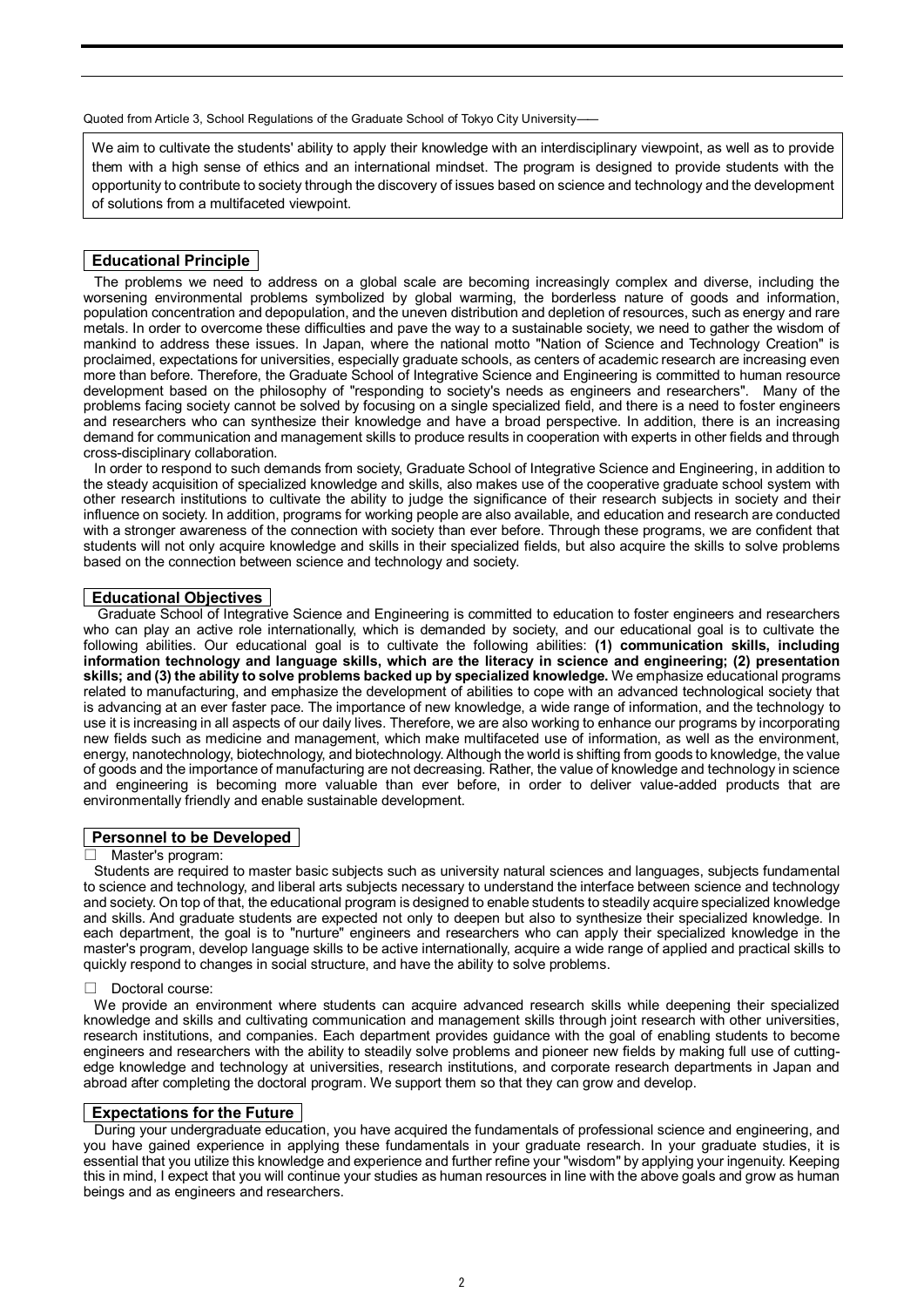# **Outline of the Graduate School**

### **Admission Policy -** Graduate School of Integrative Science and Engineering -

□ Master's Course

The educational goal of the master's program is to enhance research skills by learning advanced specialized knowledge and cultivating language skills to be internationally active, and to acquire the ability to contribute broadly to science and technology society by utilizing problem-finding and problem-solving skills backed by these abilities to respond quickly to changes in social conditions. For this reason, the qualities and abilities we seek in students who wish to enroll in the program are to possess the following items:

- 1. An understanding of the educational principles and educational objectives of the Graduate School of Integrative Science and Engineering.
- 2. Basic academic ability specializing in science and technology and a logical mind to see things from a multifaceted perspective.
- 3. A strong interest and desire to take on new challenges in unknown research field.
- 4. Language skills and advanced ethics as necessary for engineers and researchers.

#### □ Doctoral Course

The educational goal of the doctoral program is to cultivate the ability to set issues to meet society's demands by making full use of advanced knowledge and technology, to steadily solve such issues, and to pioneer new fields. For this reason, the qualities and abilities we seek in students who wish to enroll in the doctoral program are the following four items, in addition to having fully acquired the above four items in the master's program.:

- 1. A broad range of specialized academic skills necessary to conduct research activities to acquire new knowledge.
- 2. The vitality to pursue research aimed at resolving problems to become an independent researcher.
- 3. The ability to get things done necessary to take a leadership role in society.
- 4. Basic communication skills to prosper internationally.

**Curriculum Policy -** Graduate School of Integrative Science and Engineering -

□ Master's Course

The curriculum is organized as follows in order to foster human resources who can make a broad contribution to science and technology society by cultivating advanced expertise in science and engineering, language skills, and the ability to use information to deepen their expertise, including the ability to deal with interdisciplinary fields, and by developing their ethical sense and international mindset, and by responding quickly to changes in social conditions by utilizing their problem finding and solving skills backed by these abilities.

- 1. The program compiles comprehensive cultural subject groups and comprehensive basic subject groups for students to use their specialized knowledge in science and engineering and practical skills to help develop an international society. In addition to English language skills and information utilization skills, it offers subjects to equip students with an international mentality.
- 2. The program compiles specialized basic subject groups and specialized subject groups in each course to equip students with a high level of expertise and practical skills in a broad range of science and engineering areas to quickly respond to changes in the social structure. It aims to develop specialized basic knowledge from subjects in the specialized basic subject groups. It also offers subjects in the specialized subject groups to equip them with practical skills.
- 3. The program offers exercises and special research in each course to equip students with the skills to discover and resolve problems related to science and engineering in international society.

#### □ Doctoral Course

The curriculum is organized as follows in order to develop human resources who can set issues to meet the demands of society, steadily solve them, and pioneer new areas by making full use of advanced knowledge and technology, and by providing them with a high level of knowledge, research ability, ethics, and internationality in science and engineering necessary to conduct independent research activities from an interdisciplinary viewpoint.

- 1. In each course, the program offers specialized studies to equip students with the skills to compile new findings related to engineering and to academically organize their specialized knowledge.
- 2. The program offers specialized research in each course to promote collaborative research with other universities and corporations to equip students with the research skills to explore a new domain. In addition, through technological exchanges with other research and development institutions, students work on resolving problems systematically in consideration of social needs by using their cutting-edge knowledge and skills.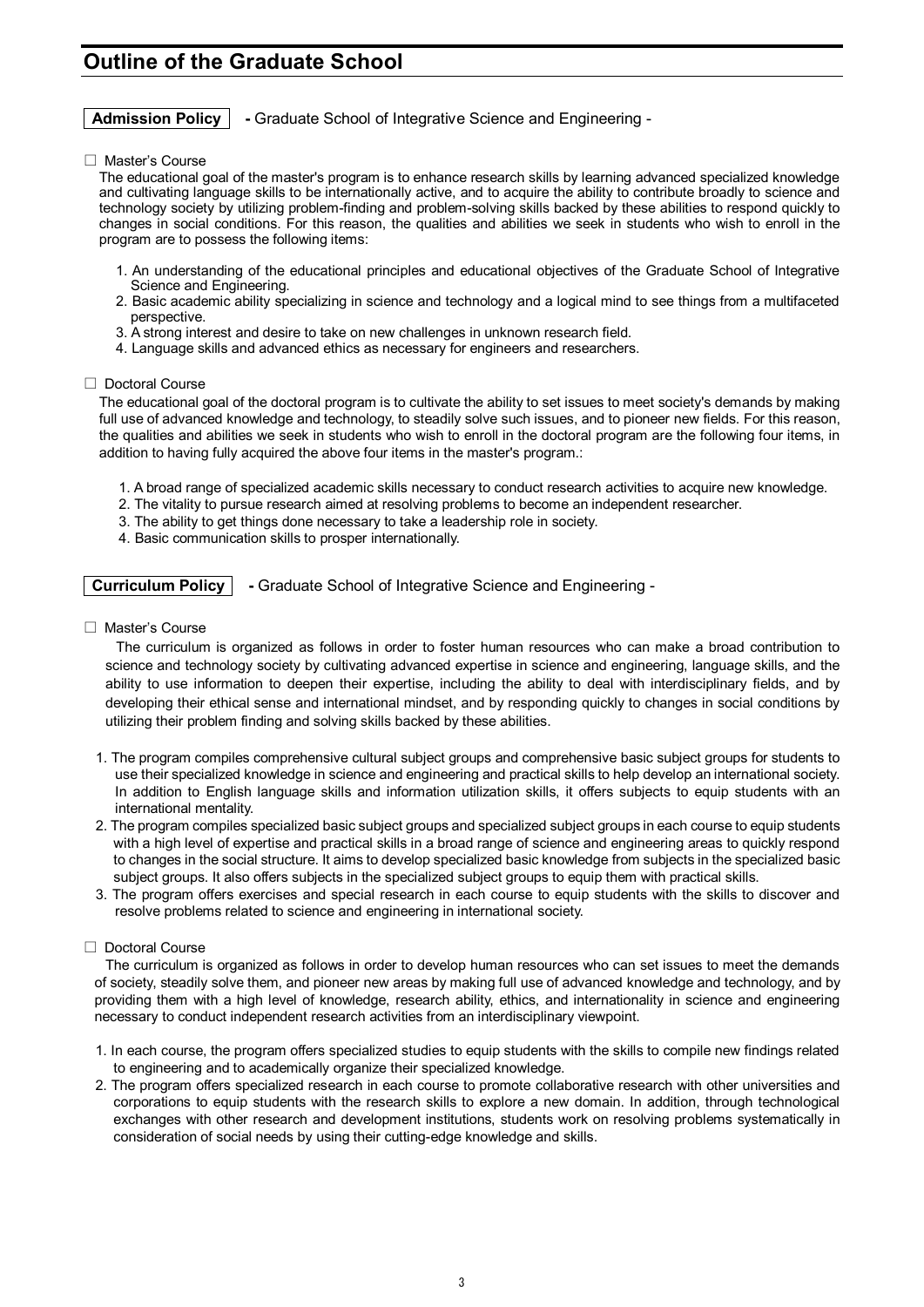### **Diploma Policy -** Graduate School of Integrative Science and Engineering –

□ Master's Course

A master's degree (engineering) or a master's degree (science) will be awarded to those who have studied for the prescribed number of years, acquired the prescribed number of credits along with the following knowledge and abilities, received the necessary research guidance, and passed the examination of their master's thesis or research results on a specific subject and the final examination, depending on their major.

- 1. To acquire the language and information skills to utilize advanced expertise and practical skills in science and engineering for the development of the international community.
- 2. To have advanced expertise in a wide range of science and engineering fields that can respond quickly to changes in social structure, and to have the practical skills to apply this expertise.
- 3. To acquire the ability to identify and solve problems related to science and engineering in the international community by oneself.

#### □ Doctoral Course

The degree of Doctor of Engineering or Doctor of Science is awarded to those who have studied for the prescribed number of years, acquired the prescribed number of credits along with the following knowledge and abilities, received the necessary research guidance, and passed the doctoral dissertation review and final examination, depending on the major.

- 1. Students have the skills to compile the findings obtained from new research related to science and engineering as the expertise systematized as learning on a deeper level.
- 2. Students have the research skills to resolve problems steadily and explore a new domain in consideration of social needs by utilizing their cutting-edge knowledge and skills through technological exchanges with other research and development institutions.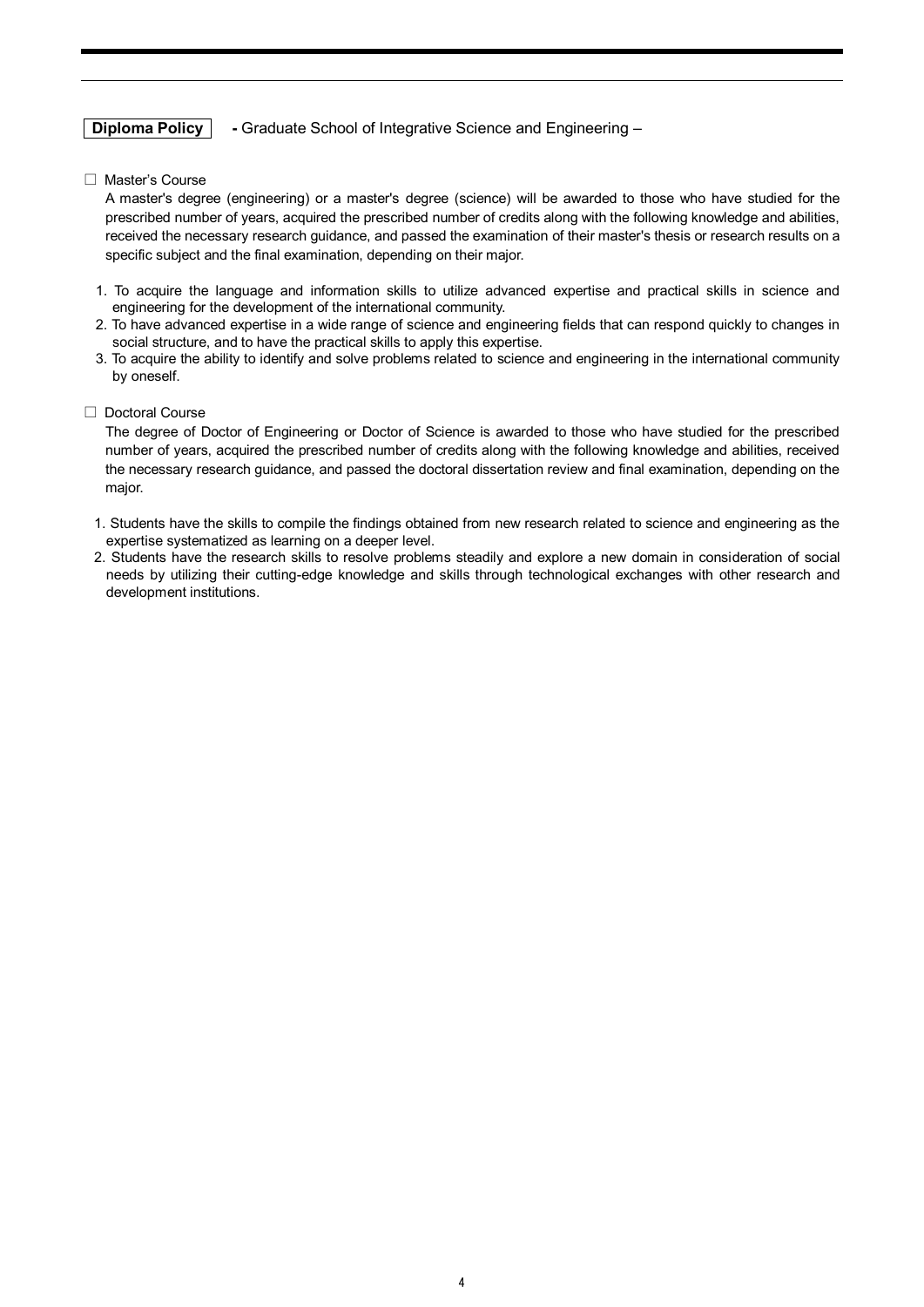# **Outline of the Graduate School**

# **Academic Supervisors (TBD)**

Master's Course, Graduate School of Integrative Science and Engineering

As of April 2023

| Department                             | Discipline                               | Master's thesis<br>instruction in | Lectures in<br>English   | Position                  | Academic Supervisors                 | Department                         | Discipline                         | Master's thesis<br>instruction in     | Lectures in<br>English   | Position                   | Academic Supervisors                     |
|----------------------------------------|------------------------------------------|-----------------------------------|--------------------------|---------------------------|--------------------------------------|------------------------------------|------------------------------------|---------------------------------------|--------------------------|----------------------------|------------------------------------------|
|                                        |                                          | English                           |                          | Prof.                     | <b>ITO Akemi</b>                     |                                    |                                    | English                               |                          | Prof.                      | <b>IIJIMA Masanori</b>                   |
|                                        |                                          | $\bullet$                         | $\overline{\phantom{0}}$ | Prof.                     | SHIRAKI Naoto                        |                                    |                                    | $\bullet$                             |                          | Prof.                      | OSADA Takeshi                            |
|                                        |                                          |                                   | ٠                        | Prof.                     | FUJIMA Takuya                        |                                    |                                    |                                       |                          | Prof.                      | SUDO Seiichi                             |
|                                        |                                          | $\bullet$                         | $\overline{\phantom{0}}$ | Prof.                     | $\circ$<br>MAKI Tetsuo               |                                    |                                    | $\bullet$                             | ☆                        | Prof.                      | TANABE Kenichiro                         |
|                                        |                                          | $\bullet$                         | $\bullet$                | Prof.                     | MIHARA Yuji                          | Natural Sciences                   | Natural Sciences                   | -                                     | -                        | Prof.                      | <b>FUKUDA Tatsuya</b>                    |
|                                        | Mechanical Engineering                   | $\bullet$                         | $\bullet$                | Assoc.Prof.               | KAMEYAMA Yutaka                      |                                    |                                    | -                                     | -                        | Prof.                      | YOSHIDA Masafumi                         |
|                                        |                                          | $\bullet$                         |                          | Assoc.Prof                | KISHIMOTO Yoshinao                   |                                    |                                    | $\bullet$                             | $\bullet$                | Assoc.Prof.                | <b>TSUMURA Koji</b>                      |
|                                        |                                          | $\overline{\phantom{0}}$          | ☆                        | Assoc.Prof                | KOBAYASHI Yukiyoshi                  |                                    |                                    | $\bullet$                             |                          | Assoc.Prof.                | NAKAJIMA Yasuhisa                        |
|                                        |                                          |                                   | L.                       | Assoc.Prof.               | SAKURAI Toshiaki                     |                                    |                                    | $\bullet$                             | $\bullet$                | Assoc.Prof.                | NISHIMURA Daiki                          |
|                                        |                                          | $\bullet$                         | $\overline{\phantom{0}}$ | Assoc.Prof.               | SATO Hideaki                         |                                    |                                    | ÷                                     |                          | Assoc.Prof.                | <b>HATTORI Shin</b>                      |
|                                        |                                          | $\bullet$                         | $\overline{\phantom{0}}$ | Assoc.Prof.               | SUGIMA CHI Toshiyuki                 |                                    |                                    | $\overline{\phantom{0}}$              | $\overline{\phantom{0}}$ | Assoc.Prof.                | <b>HORIKOSHI Atsushi</b>                 |
|                                        |                                          | $\bullet$                         | $\bullet$                | Assoc.Prof.               | NISHIBE Koichi                       |                                    |                                    | $\overline{\phantom{0}}$              |                          | Lect.                      | KADOTA Kenichi                           |
|                                        |                                          |                                   | $\overline{\phantom{0}}$ | Assoc.Prof.               | FUJIWARA Tamio                       |                                    |                                    |                                       |                          | Prof.                      | <b>MASHITA Go</b>                        |
| Mechanics                              |                                          | $\bullet$                         | $\bullet$                | Assoc.Prof.               | MARUYAMA Satofumi                    |                                    |                                    | -                                     | -                        | Prof.                      | OMI Yasuo                                |
|                                        |                                          | $\bullet$                         |                          | Prof.                     | AKITA Koichi                         |                                    |                                    | $\bullet$                             | $\bullet$                | Prof.                      | KOBAYASHI Shigeo                         |
|                                        |                                          |                                   |                          | Prof.                     | SHIMANO Kenjiro                      |                                    |                                    | -                                     | -                        | Prof.                      | $\circ$<br>KONDO Yasushi                 |
|                                        |                                          | $\bullet$                         |                          | Prof.                     | TANAKA Yasuhiro                      |                                    |                                    | $\bullet$                             | $\bullet$                | Prof.                      | TEZUKA Takaharu                          |
|                                        |                                          | $\bullet$                         | ٠                        | Prof.                     | NONAKA Kenichiro                     |                                    | Architecture                       | -                                     | -                        | Prof.                      | FUKUSHIMA Katsuya                        |
|                                        |                                          | $\bullet$                         |                          | Prof.                     | <b>MIY AKE Hiroaki</b>               |                                    |                                    | -                                     | -                        | Prof.                      | HORIBA Hiroshi                           |
|                                        |                                          | $\bullet$                         | ٠                        | Prof.                     | MIYASAKA Akihiro                     |                                    |                                    | $\bullet$                             | $\bullet$                | Assoc.Prof.                | OHMURA Tetsuya                           |
|                                        |                                          | $\bullet$                         | $\bullet$                | Assoc.Prof<br>Assoc.Prof. | KUMA GAI Masayoshi                   |                                    |                                    | $\bullet$                             | $\bullet$                | Assoc.Prof.<br>Assoc.Prof. | SATO Sachie                              |
|                                        |                                          | $\bullet$<br>$\bullet$            | $\bullet$                | Assoc.Prof.               | SATO Daisuke                         |                                    |                                    | $\bullet$<br>$\overline{\phantom{a}}$ | $\bullet$                | Assoc.Prof.                | JIAO Yu<br>NAKAGAWA Jun                  |
|                                        | Mechanical Systems Engineering           | $\bullet$                         | $\bullet$                | Assoc.Prof.               | SHIRATORI Suguru<br>SEKIGUCHI Kazuma |                                    |                                    | $\overline{\phantom{0}}$              | $\overline{\phantom{0}}$ | Lect.                      | OCHIAI Yo                                |
|                                        |                                          |                                   |                          | Assoc.Prof.               | NAGANO Hideaki                       |                                    |                                    | $\overline{\phantom{a}}$              |                          | Lect.                      | KATAGIRI Yuji                            |
|                                        |                                          | $\bullet$                         |                          | Assoc.Prof.               | YABUI Shota                          |                                    |                                    |                                       | ☆                        | Prof.                      | ITO Kazuya                               |
|                                        |                                          |                                   |                          | Assoc.Prof.               | <b>WATANABE Rikio</b>                |                                    | Civil Engineering                  |                                       |                          | Prof.                      | SHIRAHATA Hiromi                         |
|                                        |                                          | $\overline{\phantom{0}}$          |                          | Lect.                     | <b>HIJIKATA Kimio</b>                | Architecture and Civil Engineering |                                    | $\bullet$                             |                          | Prof.                      | SUEMASA Naoaki                           |
|                                        |                                          | $\bullet$                         |                          | Prof.                     | <b>MAO</b> Toru                      |                                    |                                    | $\bullet$                             |                          | Prof.                      | NAGAOKA Hiroshi                          |
|                                        |                                          | $\bullet$                         | $\bullet$                | Prof.                     | SAWANO Kentaro                       |                                    |                                    | $\bullet$                             | $\bullet$                | Prof.                      | MARUYAMA Osamu                           |
|                                        |                                          |                                   | ٠                        | Prof.                     | NAKAJIMA Tatsuhito                   |                                    |                                    | $\bullet$                             | ☆                        | Prof.                      | $\circ$<br>YOSHIDA Ikumasa               |
|                                        | Electrical and<br>Electronic Engineering | $\bullet$                         | $\bullet$                | Prof.                     | NOHIRA Hiroshi                       |                                    |                                    | $\bullet$                             | $\bullet$                | Assoc.Prof.                | AKIYAMA Yuki                             |
|                                        |                                          | $\bullet$                         | $\bullet$                | Prof.                     | FUJITA Hiroyuki                      |                                    |                                    | $\bullet$                             | $\bullet$                | Assoc.Prof.                | INAGAKI Tomoyuki                         |
|                                        |                                          | $\bullet$                         | $\bullet$                | Prof.                     | MITANI Yuichiro                      |                                    |                                    | $\bullet$                             | $\bullet$                | Assoc.Prof.                | KURIHARA Norihiko                        |
|                                        |                                          | $\bullet$                         | $\bullet$                | Assoc.Prof.               | <b>ISHIKAWA Ryousuke</b>             |                                    |                                    | $\bullet$                             | $\bullet$                | Assoc.Prof.                | GOSO Takashi                             |
|                                        |                                          | $\bullet$                         | $\bullet$                | Assoc.Prof.               | SUZUKI Kenji                         |                                    |                                    | $\bullet$                             | $\bullet$                | Assoc.Prof.                | <b>SEKIYA Hidehiko</b>                   |
|                                        |                                          | $\bullet$                         | $\bullet$                | Assoc.Prof.               | <b>TORII Susumu</b>                  |                                    |                                    | $\bullet$                             | $\bullet$                | Assoc.Prof.                | MIKAMI Takahito                          |
|                                        |                                          |                                   |                          | Assoc.Prof.               | <b>HOSHI Yusuke</b>                  |                                    |                                    | $\bullet$                             |                          | Prof.                      | ARAI Shuichi                             |
|                                        |                                          | $\bullet$                         |                          | Lect.                     | SETO Kenshu                          |                                    |                                    | $\bullet$                             |                          | Prof.                      | OYA Hidetoshi                            |
|                                        |                                          | $\bullet$                         |                          | Lect.                     | Nico Surantha                        |                                    |                                    |                                       |                          | Prof.                      | OKANO Yoshinobu                          |
|                                        |                                          | $\bullet$                         |                          | Lect.                     | Lim Ying Ying                        |                                    |                                    | $\bullet$                             |                          | Prof.                      | KAWAI Takazumi                           |
|                                        |                                          |                                   |                          | Prof.                     | KYOSO Masaki                         |                                    |                                    | $\bullet$                             |                          | Prof.                      | SAWAHASHI Mamoru                         |
|                                        |                                          | $\bullet$                         | $\bullet$                | Prof.<br>Prof.            | KIRYU Shogo                          |                                    |                                    | $\bullet$                             | $\bullet$                | Prof.<br>Prof.             | SAN Hao                                  |
|                                        |                                          | $\bullet$<br>$\bullet$            | ☆<br>$\bullet$           | Prof.                     | HAYASAKA Shinya<br><b>MORI Akira</b> |                                    |                                    | $\bullet$<br>$\bullet$                | $\bullet$<br>$\bullet$   | Prof.                      | SHIBATA Tsugumichi<br>TAKAHASHI Hirotaka |
|                                        |                                          | $\bullet$                         | $\bullet$                | Prof.                     | WATADA Masaya                        |                                    |                                    | $\bullet$                             | $\bullet$                | Prof.                      | <b>TAGUCHI Akira</b>                     |
|                                        |                                          | $\bullet$                         | $\bullet$                | Assoc.Prof                | MOMOZAWA Ai                          |                                    |                                    | $\bullet$                             | $\bullet$                | Prof.                      | NAKANO Hidehiro                          |
| Electrical Engineering and Chemistry   | Biomedical Engineering                   | $\bullet$                         | $\bullet$                | Assoc.Prof.               | YOKOYAMA Sousuke                     |                                    | Information Engineering            | $\bullet$                             | $\bullet$                | Prof.                      | MUKAI Nobuhiko                           |
|                                        |                                          | $\overline{\phantom{0}}$          | ☆                        | Lect.                     | KOBAYASHI Chihiro                    |                                    |                                    | $\bullet$                             |                          | Prof.                      | YAMAGUCHI Atsuko                         |
|                                        |                                          |                                   | ٠                        | Prof.                     | EBA Hiromi                           |                                    |                                    |                                       | -                        | Prof.                      | YOO Myungryun                            |
|                                        |                                          |                                   |                          | Prof.                     | KANAZAWA Akihiko                     | Informatics                        |                                    |                                       |                          | Prof.                      | YOKOYAMA Takanori<br>O                   |
|                                        |                                          |                                   |                          | Prof.                     | KUROIWA Takashi                      |                                    |                                    | -                                     | -                        | Assoc.Prof.                | AIHARA Kensuke                           |
|                                        | Applied Chemistry                        | -                                 | $\overline{\phantom{0}}$ | Prof.                     | TAKAHASHI Masashi                    |                                    |                                    | -                                     | $\bullet$                | Assoc.Prof.                | CHANG Youngha                            |
|                                        |                                          | $\qquad \qquad -$                 | $\overline{\phantom{m}}$ | Prof.                     | MUNAKATA Fumio                       |                                    |                                    | ٠                                     |                          | Assoc.Prof.                | CHEN Oribia                              |
|                                        |                                          | $\qquad \qquad -$                 |                          | Assoc.Prof.               | <b>MAMURA Takeru</b>                 |                                    |                                    | -                                     |                          | Assoc.Prof.                | NIINOMI Toshihiro                        |
|                                        |                                          | $\bullet$                         | $\bullet$                | Assoc.Prof.               | KOUZU Masato                         |                                    |                                    | $\overline{\phantom{0}}$              | $\overline{\phantom{0}}$ | Assoc.Prof.                | HAYASHI Masahiro                         |
|                                        |                                          | $\bullet$                         | $\bullet$                | Assoc.Prof.               | KOBAYASHI Ryota                      |                                    |                                    | $\bullet$                             | $\bullet$                | Assoc.Prof.                | <b>HIRANO Takuichi</b>                   |
|                                        |                                          | $\bullet$                         | $\bullet$                | Assoc.Prof.               | SHIOTSUKI Masashi                    |                                    |                                    | $\bullet$                             | $\bullet$                | Prof.                      | KATSURA Takushige                        |
|                                        |                                          | $\bullet$                         | $\bullet$                | Assoc.Prof.               | HIDESHIMA Sho                        |                                    |                                    | $\bullet$                             | $\bullet$                | Prof.                      | SHIOMOTO Kohei                           |
|                                        |                                          | $\bullet$                         | ☆                        | Prof.                     | <b>OHTORI Yasuki</b>                 |                                    |                                    | $\bullet$                             | $\bullet$                | Prof.                      | JINNO Kenya                              |
|                                        |                                          | $\bullet$                         | ☆                        | Prof.                     | KAWARABAYASHI Jun                    |                                    | Systems Information<br>Engineering | $\bullet$                             | $\bullet$                | Prof.                      | TANAKA Hirokazu                          |
|                                        |                                          | ٠                                 | ☆                        | Prof.                     | SATO Isamu                           |                                    |                                    | ٠                                     | $\bullet$                | Prof.                      | BAO Yue                                  |
| Cooperative Major<br>in Nuclear Energy | Cooperative Major<br>in Nuclear Energy   | $\bullet$                         | ☆                        | Prof.                     | SUZUKI Toru                          |                                    |                                    | $\bullet$                             | $\bullet$                | Prof.                      | HAMURA Masaki                            |
|                                        |                                          |                                   | ☆                        | Prof.                     | TAKAKI Naoyuki                       |                                    |                                    | ٠                                     |                          | Prof.                      | MORI Hirohiko                            |
|                                        |                                          | $\bullet$                         | ☆                        | Prof.                     | NAKAMURA Izumi                       |                                    |                                    | $\bullet$                             | ☆                        | Lect.                      | ANADA Hajime                             |
|                                        |                                          |                                   | ☆                        | Assoc.Prof.               | <b>HAGURA Naoto</b>                  |                                    |                                    |                                       |                          |                            |                                          |
|                                        |                                          | $\bullet$                         | ☆                        | Assoc.Prof.               | MATSUURA Haruaki                     |                                    |                                    |                                       |                          |                            |                                          |
|                                        |                                          | $\bullet$                         | ☆                        | Assoc.Prof.               | MUTA Hitoshi                         |                                    |                                    |                                       |                          |                            |                                          |

●:Available

☆:Availability varies depending on the class

―:Not Available

◯ : Scheduled to retire in March 2024.

\*For educational reasons, some academic supervisors do not accept students every admission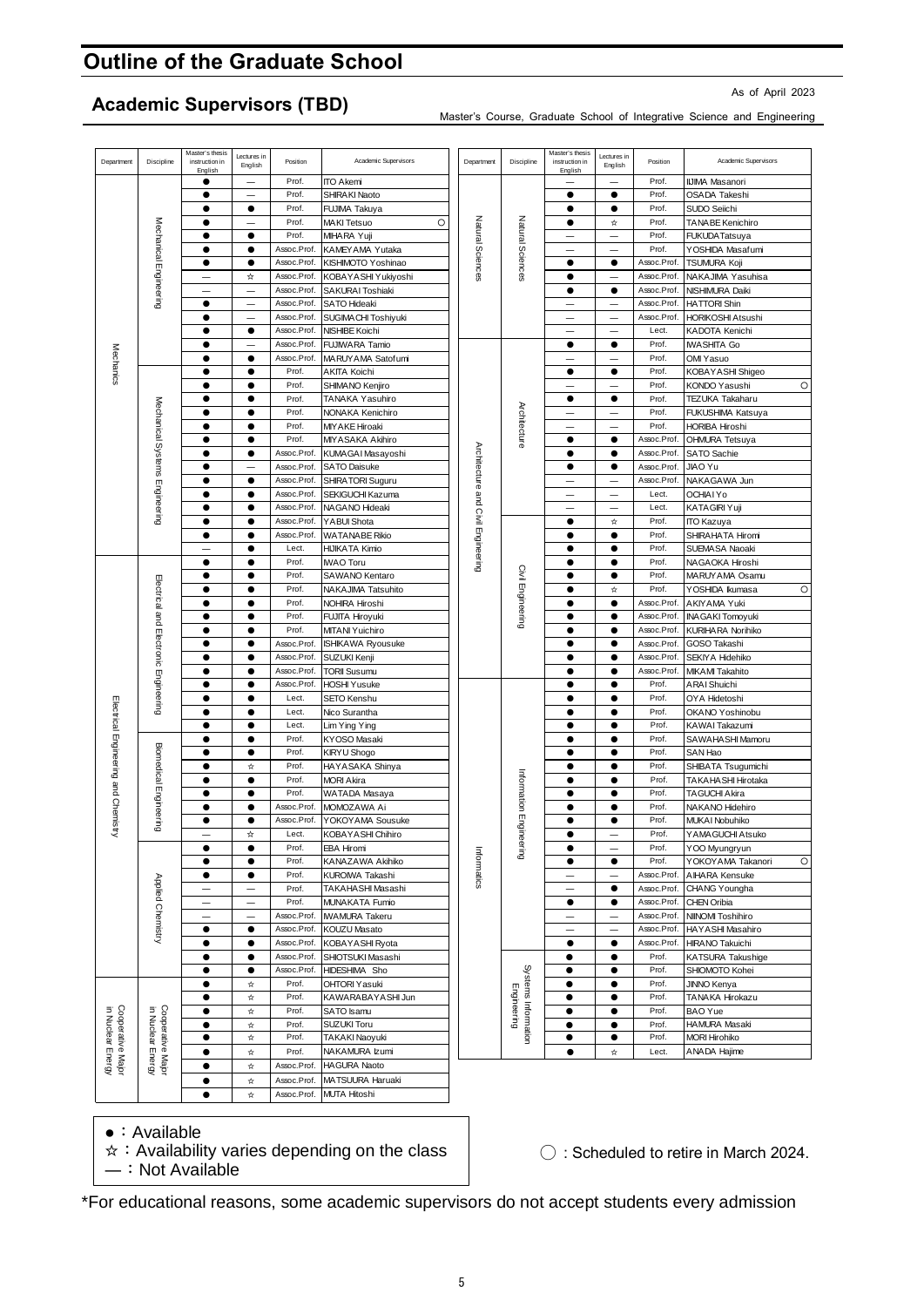# **Academic Supervisors (TBD)**

#### As of April 2023

Doctoral Course, Graduate School of Integrative Science and Engineering

|                                        |                                        |                                                       |                                                      |                      |                              |                                    |                         |                                                       |                        |                            | Doctoral Course, Graduate School of Integrative Science and Engineerir |
|----------------------------------------|----------------------------------------|-------------------------------------------------------|------------------------------------------------------|----------------------|------------------------------|------------------------------------|-------------------------|-------------------------------------------------------|------------------------|----------------------------|------------------------------------------------------------------------|
| Department                             | Discipline                             | Doctoral<br>Dissertation<br>instruction in<br>English | Lectures in<br>English                               | Pasitian             | Academic Supervisors         | Department                         | <b>Discipline</b>       | Doctoral<br>Dissertation<br>instruction in<br>English | Lectures in<br>English | Pasition                   | Academic Supervisors                                                   |
|                                        |                                        | ۰                                                     |                                                      | Prof.                | <b>ITO Akemi</b>             |                                    |                         | ۰                                                     | ۰                      | Prof.                      | <b>OSADA Takeshi</b>                                                   |
|                                        |                                        | ۰                                                     | -                                                    | Prof.                | SHIRAKI Naoto                | Natural Sciences                   |                         | ۰                                                     | ۰                      | Prof.                      | SUDO Seiichi                                                           |
|                                        |                                        | ۰                                                     | ٠                                                    | Prof.                | FUJIMA Takuya                |                                    |                         | ۰                                                     | ☆                      | Prof.                      | <b>TANABE Kenichiro</b>                                                |
|                                        | Mechanical Engineering                 | ۰                                                     |                                                      | Prof.                | <b>MAKITetsuo</b><br>$\circ$ |                                    | Natural Sciences        | -                                                     | -                      | Prof.                      | FUKUDATatsuya                                                          |
|                                        |                                        | ۰                                                     | ۰                                                    | Prof.                | MIHARA Yuji                  |                                    |                         | -                                                     |                        | Prof.                      | YOSHIDA Masafumi                                                       |
|                                        |                                        | ۰                                                     | ۰                                                    | Assoc.Prof.          | KAMEYAMA Yutaka              |                                    |                         | ۰                                                     | ۰                      | Assoc.Prof.                | <b>TSUMURA Koji</b>                                                    |
|                                        |                                        | ۰                                                     | ۰                                                    | Assoc.Prof.          | KISHIMOTO Yoshinao           |                                    |                         | ۰                                                     | <u>—</u>               | Assoc.Prof.                | NAKAJIMA Yasuhisa                                                      |
|                                        |                                        | ۰                                                     | $\overline{\phantom{0}}$                             | Assoc.Prof.          | <b>SATO Hideaki</b>          |                                    |                         | ۰                                                     | ۰                      | Assoc.Prof.                | NISHIMURA Daiki                                                        |
|                                        |                                        | ۰                                                     | -                                                    | Assoc.Prof.          | SUGIMACHI Toshiyuki          |                                    |                         | -                                                     | -                      | Assoc.Prof.                | <b>HATTORI Shin</b>                                                    |
|                                        |                                        | ۰                                                     | ٠                                                    | Assoc.Prof.          | NISHIBE Koichi               |                                    |                         | ۰                                                     | ۰                      | Prof.                      | <b>MASHITA Go</b>                                                      |
| Mechanics                              |                                        | ۰                                                     | ۰                                                    | Assoc.Prof.          | <b>MARUYAMA Satofumi</b>     |                                    |                         | -                                                     | -                      | Prof.                      | OMI Yasuo                                                              |
|                                        |                                        | 0                                                     | ۰                                                    | Prof.                | <b>AKITA Koichi</b>          |                                    |                         | ۰                                                     | ۰                      | Prof.                      | KOBAYASHI Shigeo                                                       |
|                                        |                                        | ۰                                                     | ۰                                                    | Prof.                | SHIMANO Kenjiro              |                                    | Architecture            | $\overline{\phantom{0}}$                              | $\equiv$               | Prof.                      | KONDO Yasushi                                                          |
|                                        |                                        | ۰                                                     | ۰                                                    | Prof.                | TANAKA Yasuhiro              |                                    |                         | ۰                                                     | ۰                      | Assoc.Prof.                | <b>OHMURA Tetsuya</b>                                                  |
|                                        |                                        | ۰                                                     | ۰                                                    | Prof.                | NONAKA Kenichiro             |                                    |                         | ۰                                                     | ۰                      | Assoc.Prof.                | <b>SATO Sachie</b>                                                     |
|                                        |                                        | ۰                                                     | ۰                                                    | Prof.                | <b>MIYAKE Hiroaki</b>        |                                    |                         | ۰                                                     | ۰                      | Assoc.Prof.                | <b>JIAO Yu</b>                                                         |
|                                        |                                        | ۰                                                     | ۰                                                    | Prof.                | <b>MIYASAKA Akihiro</b>      |                                    |                         | -                                                     | -                      | Assoc.Prof.                | NAKAGAWA Jun                                                           |
|                                        |                                        | ۰                                                     | ۰                                                    | Assoc.Prof.          | KUMAGAI Masayoshi            |                                    |                         | -                                                     | -                      | Lect.                      | KATAGIRI Yuji                                                          |
|                                        | Mechanical Systems Engineering         | ۰                                                     | ۰                                                    | Assoc.Prof.          | SHIRATORI Suguru             |                                    |                         | ۰                                                     | ŵ                      | Prof.                      | <b>ITOH Kazuya</b>                                                     |
|                                        |                                        | ۰                                                     | ۰                                                    | Assoc.Prof.          | SEKIGUCHI Kazuma             |                                    |                         | ۰                                                     | ۰                      | Prof.                      | SHIRAHATA Hiromi                                                       |
|                                        |                                        | ۰                                                     | ٠                                                    | Assoc.Prof.          | <b>NAGANO Hideaki</b>        |                                    |                         | ۰                                                     | ۰                      | Prof.                      | SUEMASA Naoaki                                                         |
|                                        |                                        | ۰                                                     | ۰                                                    | Assoc.Prof.          | YABUI Shota                  | Architecture and Civil Engineering |                         | ۰                                                     | ۰                      | Prof.                      | NAGAOKA Hiroshi                                                        |
|                                        |                                        | $\overline{\phantom{0}}$                              | ۰                                                    | Lect.                | <b>HUIKATA Kimio</b>         |                                    |                         | ۰                                                     | ۰                      | Prof.                      | MARUYAMA Osamu                                                         |
|                                        | Electrical and Electronic Engineering  | ۰                                                     | ۰                                                    | Prof.                | <b>MAO Toru</b>              |                                    |                         | ۰                                                     | ŵ                      | Prof.                      | YOSHIDA Ikumasa                                                        |
|                                        |                                        | ۰                                                     | ۰                                                    | Prof.                | SAWANO Kentaro               |                                    | Civil Engineering       | ۰                                                     | ۰                      | Assoc.Prof.                | <b>AKIYAMA Yuki</b>                                                    |
|                                        |                                        | ۰                                                     | ٠                                                    | Prof.                | NAKAJIMA Tatsuhito           |                                    |                         | ۰                                                     | ۰                      | Assoc.Prof.                | <b>INAGAKI Tomoyuki</b>                                                |
|                                        |                                        | ۰                                                     | ۰                                                    | Prof.                | <b>NOHIRA Hiroshi</b>        |                                    |                         | ۰                                                     | ۰                      | Assoc.Prof.                | <b>KURIHARA Norihiko</b>                                               |
|                                        |                                        | ۰                                                     | ۰                                                    | Prof.                | <b>FUJITA Hiroyuki</b>       |                                    |                         | ۰                                                     | ۰                      | Assoc.Prof.                | GOSO Takashi<br>SEKIYA Hidehiko                                        |
|                                        |                                        | ۰                                                     | ۰                                                    | Prof.<br>Assoc.Prof. | MITANI Yuichiro              |                                    |                         | ۰                                                     | ۰                      | Assoc.Prof.<br>Assoc.Prof. | <b>MIKAMI Takahito</b>                                                 |
|                                        |                                        | ۰                                                     | ۰                                                    |                      | ISHIKAWA Ryousuke            |                                    |                         | ۰<br>۰                                                | ۰                      | Prof.                      | <b>ARAI Shuichi</b>                                                    |
|                                        |                                        | ۰<br>۰                                                | Assoc.Prof.<br>SUZUKI Kenji<br>۰<br>Assoc.Prof.<br>۰ | <b>TORII Susumu</b>  |                              |                                    | ۰                       | ۰<br>۰                                                | Prof.                  | OYA Hidetoshi              |                                                                        |
|                                        |                                        | ۰                                                     | ٠                                                    | Assoc.Prof.          | <b>HOSHI</b> Yusuke          |                                    |                         | ۰                                                     | ۰                      | Prof.                      | OKANO Yoshinobu                                                        |
|                                        |                                        | ۰                                                     | ۰                                                    | Lect.                | <b>SETO Kenshu</b>           |                                    |                         | ۰                                                     | ۰                      | Prof.                      | KAWAI Takazumi                                                         |
|                                        |                                        | ۰                                                     | ۰                                                    | Lect.                | Nico Surantha                |                                    |                         | ۰                                                     | ۰                      | Prof.                      | SAWAHASHI Mamoru                                                       |
|                                        |                                        | ۰                                                     | ۰                                                    | Lect.                | Lim Ying Ying                |                                    |                         | ۰                                                     | ۰                      | Prof.                      | SAN Hao                                                                |
|                                        |                                        | ۰                                                     | ۰                                                    | Prof.                | KYOSO Masaki                 |                                    |                         | ۰                                                     | ۰                      | Prof.                      | SHIBATA Tsugumichi                                                     |
|                                        |                                        | ۰                                                     | ۰                                                    | Prof.                | ⊚<br>KIRYU Shogo             |                                    |                         | ۰                                                     | ۰                      | Prof.                      | TAKAHASHI Hirotaka                                                     |
|                                        |                                        | ۰                                                     | ŵ                                                    | Prof.                | HAYASAKA Shinya              |                                    |                         | ۰                                                     | ۰                      | Prof.                      | <b>TAGUCHI Akira</b>                                                   |
|                                        | Engineering<br>Biomedical              | ۰                                                     | ٠                                                    | Prof.                | <b>MORI Akira</b><br>Δ       |                                    |                         | ۰                                                     | ۰                      | Prof.                      | <b>NAKANO Hidehiro</b>                                                 |
|                                        |                                        | ۰                                                     | ٠                                                    | Prof.                | WATADA Masaya                |                                    |                         | ٠                                                     | ۰                      | Prof.                      | <b>MUKAI Nobuhiko</b>                                                  |
| Electrical Engineering and Chemistry   |                                        | ۰                                                     | ۰                                                    | Prof.                | <b>EBA Hiromi</b>            |                                    |                         | ۰                                                     | -                      | Prof.                      | YAMAGUCHI Atsuko                                                       |
|                                        |                                        |                                                       | ۰                                                    | Prof.                | KANAZAWA Akihiko             | Informatics                        | Information Engineering | ۰                                                     | -                      | Prof.                      | YOO Myungryun                                                          |
|                                        |                                        | ۰                                                     | ۰                                                    | Prof.                | <b>KUROMA Takashi</b>        |                                    |                         | ۰                                                     | ۰                      | Prof.                      | YOKOYAMA Takanori                                                      |
|                                        | Applied Chemist                        | -                                                     |                                                      | Prof.                | TAKAHASHI Masashi<br>Δ       |                                    |                         | -                                                     | -                      | Assoc.Prof.                | <b>AIHARA Kensuke</b>                                                  |
|                                        |                                        | $\overline{\phantom{0}}$                              | $\overline{\phantom{0}}$                             | Prof.                | <b>MUNAKATA Fumio</b><br>◉   |                                    |                         | ÷                                                     | ۰                      | Assoc.Prof.                | CHANG Youngha                                                          |
|                                        |                                        |                                                       | $\overline{\phantom{0}}$                             | Assoc.Prof.          | <b>MAMURA Takeru</b>         |                                    |                         | ۰                                                     | ۰                      | Assoc.Prof.                | <b>CHEN Oribia</b>                                                     |
|                                        |                                        | ۰                                                     | ۰                                                    | Assoc.Prof.          | KOUZU Masato                 |                                    |                         |                                                       |                        | Assoc.Prof.                | <b>NIINOMI Toshihiro</b>                                               |
|                                        | Ę                                      |                                                       | ۰                                                    | Assoc.Prof.          | KOBAYASHI Ryota              |                                    |                         |                                                       | -                      | Assoc.Prof.                | <b>HAYASHI Masahiro</b>                                                |
|                                        |                                        | ۰                                                     | ۰                                                    | Assoc.Prof.          | SHIOTSUKI Masashi            |                                    |                         | ۰                                                     | ۰                      | Assoc.Prof.                | <b>HIRANO Takuichi</b>                                                 |
|                                        |                                        | ۰                                                     | ۰                                                    | Assoc.Prof.          | <b>HIDESHIMA Sho</b>         |                                    |                         | ۰                                                     | ۰                      | Prof.                      | <b>KATSURA Takushige</b>                                               |
|                                        |                                        | ۰                                                     | ۰                                                    | Prof.                | OHTORI Yasuki                |                                    | Systems Information     | 0                                                     | ۰                      | Prof.                      | SHIOMOTO Kohei                                                         |
|                                        |                                        | ۰                                                     | ☆                                                    | Prof.                | KAWARABAYASHI Jun            |                                    |                         | ۰                                                     | ۰                      | Prof.                      | JINNO Kenya                                                            |
|                                        |                                        |                                                       | ۰                                                    | Prof.                | SATO Isamu                   |                                    |                         | ۰                                                     | ۰                      | Prof.                      | TANAKA Hirokazu                                                        |
|                                        |                                        | ۰                                                     | ۰                                                    | Prof.                | <b>SUZUKI Toru</b>           |                                    | Engineering             | ۰                                                     | ۰                      | Prof.                      | <b>BAO</b> Yue                                                         |
| Cooperative Major<br>in Nuclear Energy | Cooperative Major<br>in Nuclear Energy | ۰                                                     | ۰                                                    | Prof.                | TAKAKI Naoyuki               |                                    |                         | ۰                                                     | ۰                      | Prof.                      | <b>MORI Hirohiko</b>                                                   |
|                                        |                                        |                                                       |                                                      |                      |                              |                                    |                         |                                                       |                        |                            |                                                                        |
|                                        |                                        | ۰                                                     | ☆                                                    | Prof.                | NAKAMURA Izumi               |                                    |                         |                                                       |                        |                            |                                                                        |
|                                        |                                        | ۰                                                     | ☆                                                    | Assoc.Prof.          | <b>HAGURA Naoto</b>          |                                    |                         |                                                       |                        |                            |                                                                        |
|                                        | ۰                                      | ۰                                                     | Assoc.Prof.                                          | MUTA Hitoshi         |                              |                                    |                         |                                                       |                        |                            |                                                                        |

- :Available
- $\dot{\mathbf{x}}$  : Availability varies depending on the class
- ―:Not Available

◯ : Scheduled to retire in March 2024.

◎ : Scheduled to retire in March 2025.

 $\triangle$  : Scheduled to retire in March 2026.

\*For educational reasons, some academic supervisors do not accept students every admission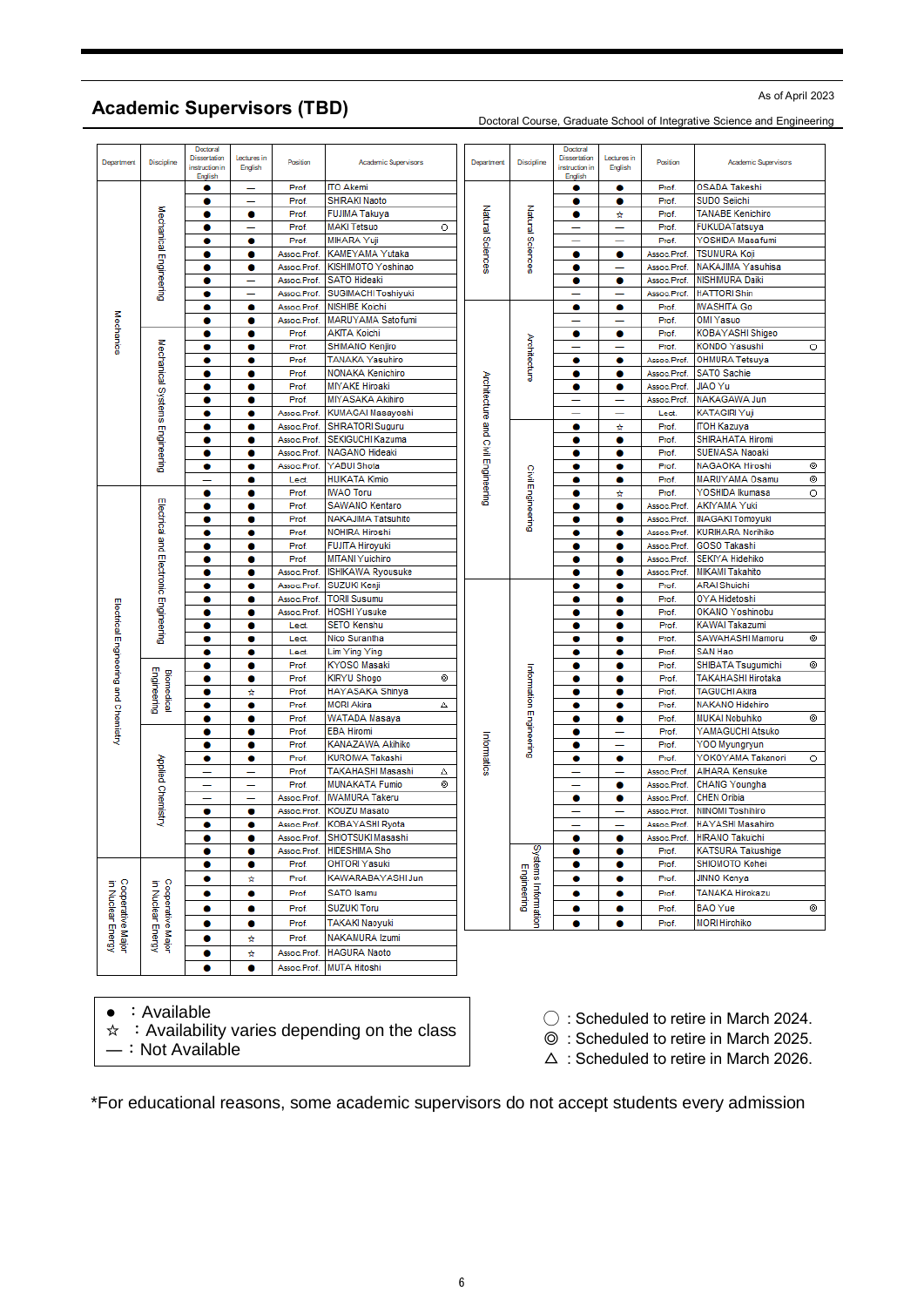# **Outline of Examination**

### 1. **Outline of Entrance Examinations**

| Course             | Outline                                                                                                                                                                                                                                                                                                                                                                                                                                                                       |
|--------------------|-------------------------------------------------------------------------------------------------------------------------------------------------------------------------------------------------------------------------------------------------------------------------------------------------------------------------------------------------------------------------------------------------------------------------------------------------------------------------------|
| Master's<br>Course | <b>Overseas Partner Institution Admission Scheme</b><br>Candidates who received the recommendations from both of the following are selected based on the overall<br>evaluation of the screening of application documents and interview.<br>. The president of the university or graduate school to which the applicant belongs.<br>• The head of the department to which the applicant belongs.<br>[Selection method]<br>(1) Screening of application documents (2) Interview |

| Course             | Outline                                                                                                                                                                                                                                                                                                                                                                                                                                                                     |
|--------------------|-----------------------------------------------------------------------------------------------------------------------------------------------------------------------------------------------------------------------------------------------------------------------------------------------------------------------------------------------------------------------------------------------------------------------------------------------------------------------------|
|                    | <b>General screening</b><br>Candidates are selected based on the performance of an interview including an oral examination and the screening<br>of application documents.<br>Applicants for the Japanese Government (MEXT) Scholarship, who have passed the initial screening by the embassy<br>may be given an interview before the examination date at the discretion of the Dean of the Graduate School of<br>Integrative Science and Engineering.<br>[Selection method] |
|                    | (1) Screening of application documents (2) Interview (including an oral examination)                                                                                                                                                                                                                                                                                                                                                                                        |
| Doctoral<br>Course | Screening for working adults<br>Candidates with sufficient work experience (a minimum of two years) at the time of the application are selected based<br>on the overall performance of the screening of application documents and interview including an oral examination.<br>[Selection method]                                                                                                                                                                            |
|                    | (1) Screening of application documents (2) Interview (including an oral examination)                                                                                                                                                                                                                                                                                                                                                                                        |
|                    | <b>Overseas Partner Institution Admission Scheme</b><br>Candidates who received the recommendations from both of the following are selected based on the overall<br>evaluation of the screening of application documents and interview.<br>. The president of the university or graduate school to which the applicant belongs.<br>• The head of the department to which the applicant belongs.<br>[Selection method]                                                       |
|                    | (1) Screening of application documents (2) Interview                                                                                                                                                                                                                                                                                                                                                                                                                        |

| Application period     | Monday, May 2 to Thursday, May 5, 2022 (Due DLT) |
|------------------------|--------------------------------------------------|
| Examination dates      | Wednesday, May 11                                |
| Notification of result | Monday, May 23                                   |
| Enrollment deadline    | Must be postmarked by Friday, June 10            |

1.Schedule Second Semester 2022 will be held on the same schedule.

2.Applicants applying from outside Japan can take the exam online.

3.Examination may be carried out online, etc., with special instructions.

Please prepare an environment in advance where all of the following conditions are met in case you are instructed to do so.

You have an internet connection where you can send and receive video and audio during the deadline and time of your own examination, a quiet environment and equipment (web camera, earphones, microphone, etc.) where you can answer the examination and have an interview.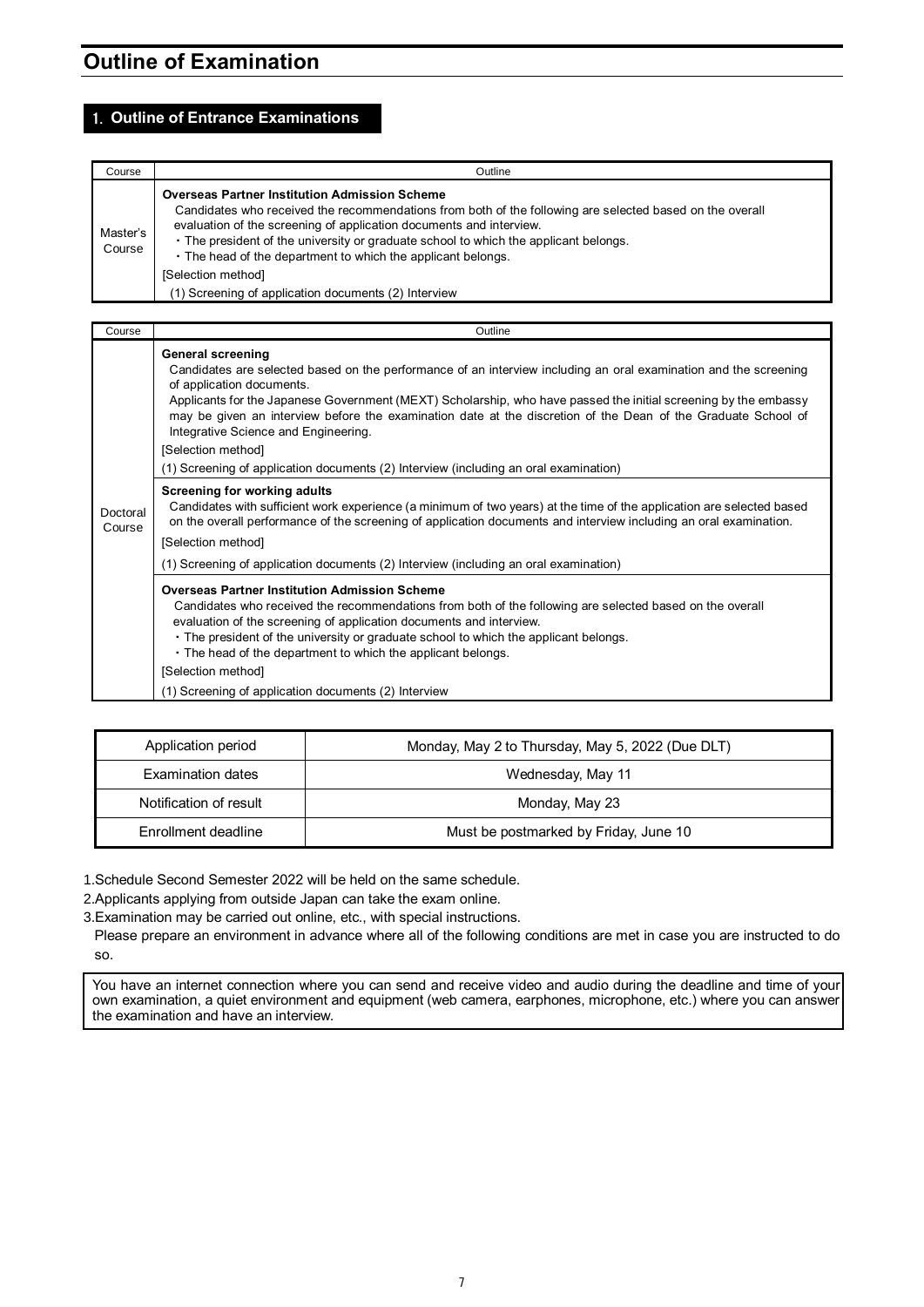# **Number of Places and Examination Types**

# **Overseas Partner Institution Admissions Scheme**

## **1. Number of places**

Limited

### **2. Eligibility** (**Master's Course / Doctoral Course**)

Candidates who received recommendations from both of the following and are eligible for general screening.

- ・The president of the overseas partner institution or graduate school to which the applicant belongs.
- ・The department head of the department to which the applicant belongs.

《Reference》

#### Master's Course (General screening)

Applicants who fall under any of the following criteria shall be eligible for admission to the Master's Course of the Graduate School.

- (1) Applicants who have already graduated or are a candidate for graduation from university by the end of March 2023.
- (2) Applicants who have been granted a bachelor's degree by the National Institution for Academic Degrees and Quality Enhancement of Higher Education.
- (3) Applicants who have completed a 16-year school education course in a foreign country or are a candidate for completion by the end of March 2023.
- (4) Applicants who have completed a 16-year education course of a foreign country by taking, in Japan, a correspondence course provided by a school of that country.
- (5) Applicants who have completed a course of a foreign school designated as equivalent to a foreign university in Japan (a foreign university branch in Japan designated by the Minister of Education, Culture, Sports, Science and Technology)
- (6) Applicants who have been granted a degree equivalent to a bachelor's degree by completing a course of at least three years of study at a foreign university (the evaluation must be made by an institution who has been accredited by the government or relevant organization of the foreign country with respect to the overall status of its education and research activities, etc., or be designated separately by the Minister of Education, Culture, Sports, Science and Technology as equivalent to such evaluation ).
- (7) Applicants who have completed more than four years of a specialist course at a vocational school, which meets the criteria specified by the Minister of Education, Culture, Sports, Science and Technology, and designated separately by the Minister of Education, Culture, Sports, Science and Technology after the date specified by the Minister of Education, Culture, Sports, Science and Technology.
- (8) Applicants who have been appointed by the Minister of Education, Culture, Sports, Science and Technology.
- (9) Applicants who have been recognized to have abilities equivalent to those who have completed university by our Graduate School.
- If you wish to apply under (6) or (9) above, please contact us at least 30 days prior to the start of the application period in order to determine in advance whether or not you are eligible.

#### Doctoral Course (General screening)

Applicants who fall under any of the following criteria shall be eligible for admission to the Doctoral Course of the Graduate School.

- (1) Applicants who hold a master's degree or professional degree, or those who are a candidate for completion by the end of March 2023.
- (2) Applicants who have been granted a degree equivalent to a master's degree or a professional degree in a foreign country, or those who are a candidate for completion by the end of March 2023.
- (3) Applicants who have been granted a degree equivalent to a master's degree or a professional degree by taking, in Japan, a correspondence course provided by a foreign school.
- (4) Applicants who have been completed a course of a foreign school designated as equivalent to a foreign graduate school in Japan (a foreign university branch in Japan designated by the Minister of Education, Culture, Sports, Science and Technology (equivalent to a graduate school)) and has been granted a degree equivalent to a master's degree or a professional degree.
- (5) Applicants who have completed the courses of the United Nations University and have been granted a degree equivalent to a master's degree.
- (6) Applicants who have been appointed by the Minister of Education, Culture, Sports, Science and Technology.
- (7) Applicants who have been recognized to have abilities equivalent to those who have completed a master's degree or professional degree by our Graduate School.

If you wish to apply under (7) above, please contact us at least 30 days prior to the start of the application period in order to determine in advance whether or not you are eligible.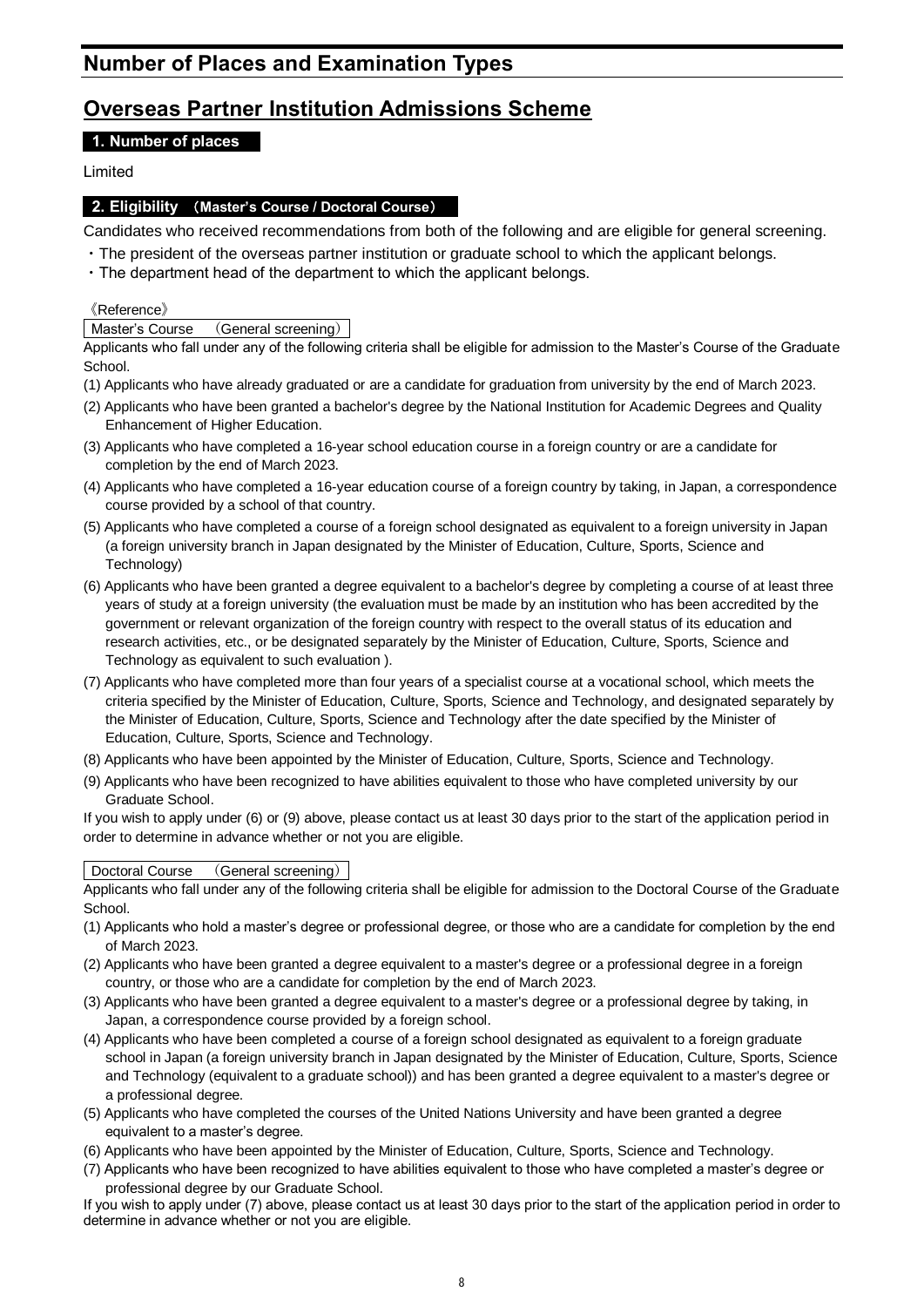# **Number of Places and Examination Types**

# **General screening** (Doctoral Course)

### **1. Number of places**

| Graduate School                        | Department                                  | Number of Places |
|----------------------------------------|---------------------------------------------|------------------|
|                                        | Mechanics                                   |                  |
|                                        | <b>Electrical Engineering and Chemistry</b> |                  |
| Graduate School of                     | Cooperative Major in Nuclear Energy         |                  |
| Integrative Science<br>and Engineering | <b>Natural Sciences</b>                     |                  |
|                                        | Architecture and Civil Engineering          |                  |
|                                        | Informatics                                 |                  |

\*The number of places includes all candidates for 2023.

## **2. Eligibility**

Doctoral Course (General screening)

- Applicants who fall under any of the following criteria shall be eligible for admission to the Doctoral Course of the Graduate School.
- 1) Applicants who hold a master's degree or professional degree, or those who are a candidate for completion by the end of March 2023.
- 2) Applicants who have been granted a degree equivalent to a master's degree or a professional degree in a foreign country, or those who are a candidate for completion by the end of March 2023.
- 3)Applicants who have been granted a degree equivalent to a master's degree or a professional degree by taking, in Japan, a correspondence course provided by a foreign school.
- 4)Applicants who have been completed a course of a foreign school designated as equivalent to a foreign graduate school in Japan (a foreign university branch in Japan designated by the Minister of Education, Culture, Sports, Science and Technology (equivalent to a graduate school)) and has been granted a degree equivalent to a master's degree or a professional degree.
- 5) Applicants who have completed the courses of the United Nations University and have been granted a degree equivalent to a master's degree.
- 6) Applicants who have been appointed by the Minister of Education, Culture, Sports, Science and Technology.
- 7) Applicants who have been recognized to have abilities equivalent to those who have completed a master's degree or professional degree by our Graduate School.
- If you wish to apply under (7) above, please contact us at least 30 days prior to the start of the application period in order to determine in advance whether or not you are eligible.

#### Doctoral Course ( Screening for working adults)

Candidates have sufficient work experience (a minimum of two years) at the time of the application and are eligible for general screening.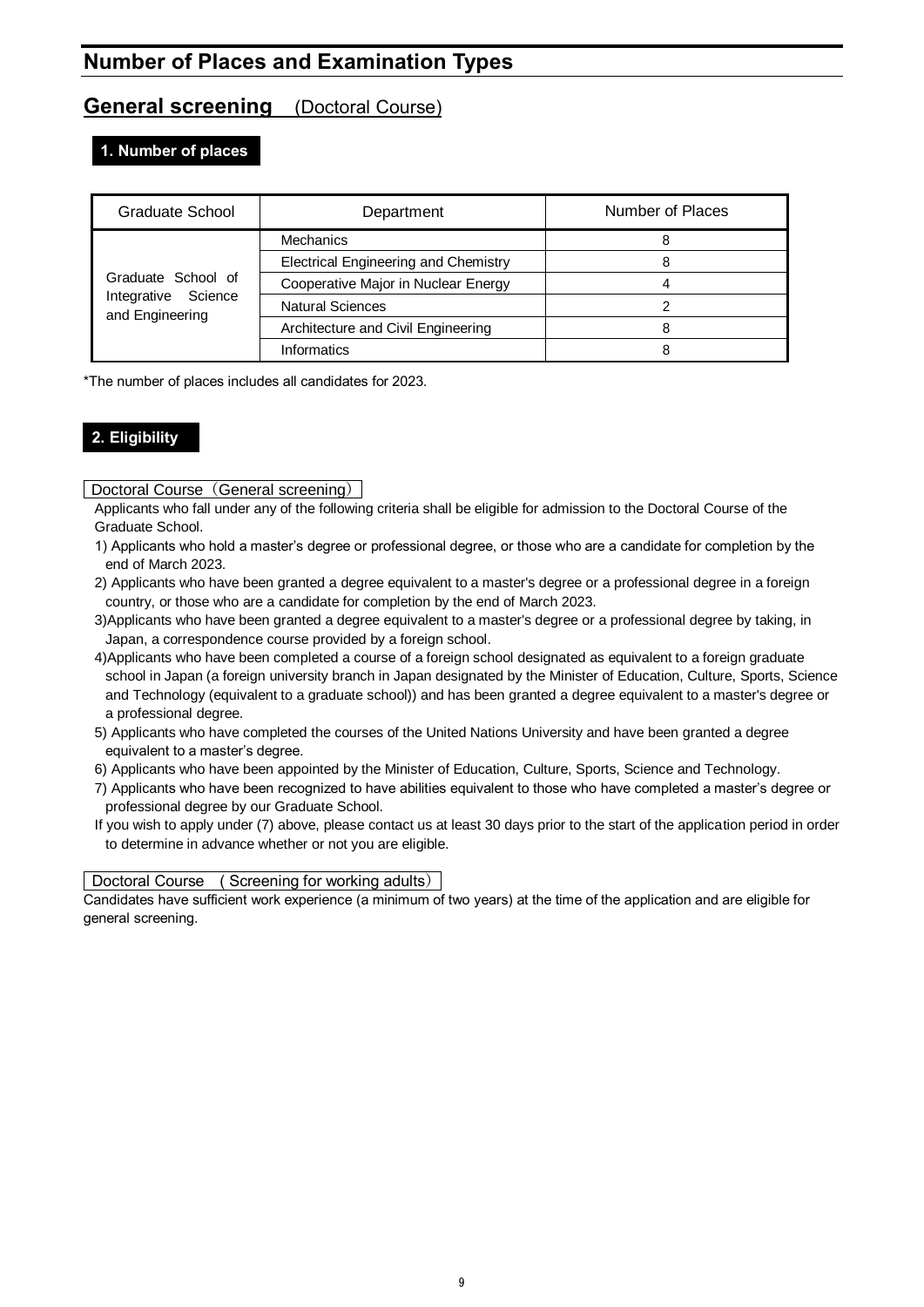# **Application Procedures and Notes on Examination Center**

#### **1. Validation of the consent of application**

**\*Refer to the appendix, Academic Supervisors (TBD).**

Applicants must consult with an academic supervisor for the course they are applying for prior to the submission of their application and get permission for application from the academic supervisor by e-mail.

\* Academic supervisors marked with a circle, a double circle or a delta on the separate list "Academic Supervisors (TBD)" may be subject to change during the academic year.

If the applicants are applying for the course taught by these academic supervisors, the permission by the staff who will subsequently take over the research guidance iš alsó required.

#### **2. Application Fee**

JPY 35,000 Please pay the application fee using the application fee payment system. An additional payment fee of JPY 990 will be required at the time of the payment of the application fee.

URL <http://www.guide.52school.com/guidance/pay-tcu-g/>

#### **3. List of application documents**

Applicants must submit the documents marked with ● in the space provided under "Intended for" in the following table. Please be careful because the documents may differ depending on the programs and examination types. \*The following transcripts, certificates, and other documents must be issued within three months from the date of the application.

|                |                                                                                                                                                                                                                                                                                                                           | Intended for         | Prescribed | Application                                                                                                                                                                                                                                                                                                                                                                                                                                                                                                                             | <b>Notes</b>                                                                                                                                                                                                                                                                                                                                                                                                                                                                                                            |
|----------------|---------------------------------------------------------------------------------------------------------------------------------------------------------------------------------------------------------------------------------------------------------------------------------------------------------------------------|----------------------|------------|-----------------------------------------------------------------------------------------------------------------------------------------------------------------------------------------------------------------------------------------------------------------------------------------------------------------------------------------------------------------------------------------------------------------------------------------------------------------------------------------------------------------------------------------|-------------------------------------------------------------------------------------------------------------------------------------------------------------------------------------------------------------------------------------------------------------------------------------------------------------------------------------------------------------------------------------------------------------------------------------------------------------------------------------------------------------------------|
|                | Master's<br>Course                                                                                                                                                                                                                                                                                                        | Doctoral<br>Course   | Forms      | Documents                                                                                                                                                                                                                                                                                                                                                                                                                                                                                                                               |                                                                                                                                                                                                                                                                                                                                                                                                                                                                                                                         |
| 1              |                                                                                                                                                                                                                                                                                                                           |                      | Form A     | <b>Application Form</b>                                                                                                                                                                                                                                                                                                                                                                                                                                                                                                                 | Specify the name of the course applying for and get the<br>permission for application from the academic supervisor by<br>e-mail.                                                                                                                                                                                                                                                                                                                                                                                        |
| 1'             |                                                                                                                                                                                                                                                                                                                           |                      |            | Permission<br>e-mail                                                                                                                                                                                                                                                                                                                                                                                                                                                                                                                    | Enclose a copy of the e-mail by which the permission for<br>application is got from the academic supervisor.                                                                                                                                                                                                                                                                                                                                                                                                            |
| 2              |                                                                                                                                                                                                                                                                                                                           |                      |            | <b>Application Fee</b>                                                                                                                                                                                                                                                                                                                                                                                                                                                                                                                  | JPY 35,000<br>Please pay the application fee using the application fee<br>payment system, and affix a receipt on the Form B.                                                                                                                                                                                                                                                                                                                                                                                            |
| 3              |                                                                                                                                                                                                                                                                                                                           |                      | Form B     | Secondary Form<br>(Photograph<br>Ticket)                                                                                                                                                                                                                                                                                                                                                                                                                                                                                                | Affix a photograph taken within three months of submission<br>of the application. The photograph must be taken from the<br>waist up, directly facing the camera, and bareheaded.<br>(Four cm in height and three cm in width). Affix the<br>photograph in the prescribed section of Form B.                                                                                                                                                                                                                             |
| $\overline{4}$ |                                                                                                                                                                                                                                                                                                                           |                      | Form C     | Statement of<br>Purpose                                                                                                                                                                                                                                                                                                                                                                                                                                                                                                                 | Specifically state the reasons for applying. (Be sure to<br>prepare the statement to fit the format.)                                                                                                                                                                                                                                                                                                                                                                                                                   |
| 5              | Transcripts<br>Applicants who studied in the Faculty of Engineering,<br>the Faculty of Knowledge Engineering, Graduate<br>School of Integrative Science, and Engineering and<br>the Faculty of Engineering Studies at our University<br>are not required to submit it for the Master's Course<br>and the Doctoral Course. |                      |            | Applicants for the Master's Course<br>Applicants' transcripts obtained from undergraduate<br>studies at a university.<br>Applicants for the Doctoral Course<br>Applicants' transcripts obtained from undergraduate<br>studies at a university, as well as ones from a graduate<br>school.<br>*Applicants who graduated from a technical college must<br>submit transcripts from the school.<br><for "notes="" 7.="" for<br="" international="" please="" refer="" students,="" to="">International Students" described below.&gt;</for> |                                                                                                                                                                                                                                                                                                                                                                                                                                                                                                                         |
| 6              |                                                                                                                                                                                                                                                                                                                           | the Doctoral Course. |            | Graduation<br>Certificate and<br>Certificate of<br>Expected<br>Graduation<br>Applicants who studied in Faculty of Engineering, the<br>Faculty of Knowledge Engineering, Graduate School<br>of Integrative Science, and Engineering and the<br>Faculty of Engineering Studies at our University are<br>not required to submit it for the Master's Course and                                                                                                                                                                             | Applicants for the Master's Course<br>Submit a graduation certificate (graduation and degree<br>certificate) or a certificate of expected graduation<br>obtained from undergraduate studies of a university.<br>Applicants for the Doctoral Course<br>Submit a completion certificate for a graduate school or<br>Master's Course, or a certificate of expected graduation.<br><for "notes="" 7.="" for<br="" international="" please="" refer="" students,="" to="">International Students" described below.&gt;</for> |
|                |                                                                                                                                                                                                                                                                                                                           |                      |            |                                                                                                                                                                                                                                                                                                                                                                                                                                                                                                                                         |                                                                                                                                                                                                                                                                                                                                                                                                                                                                                                                         |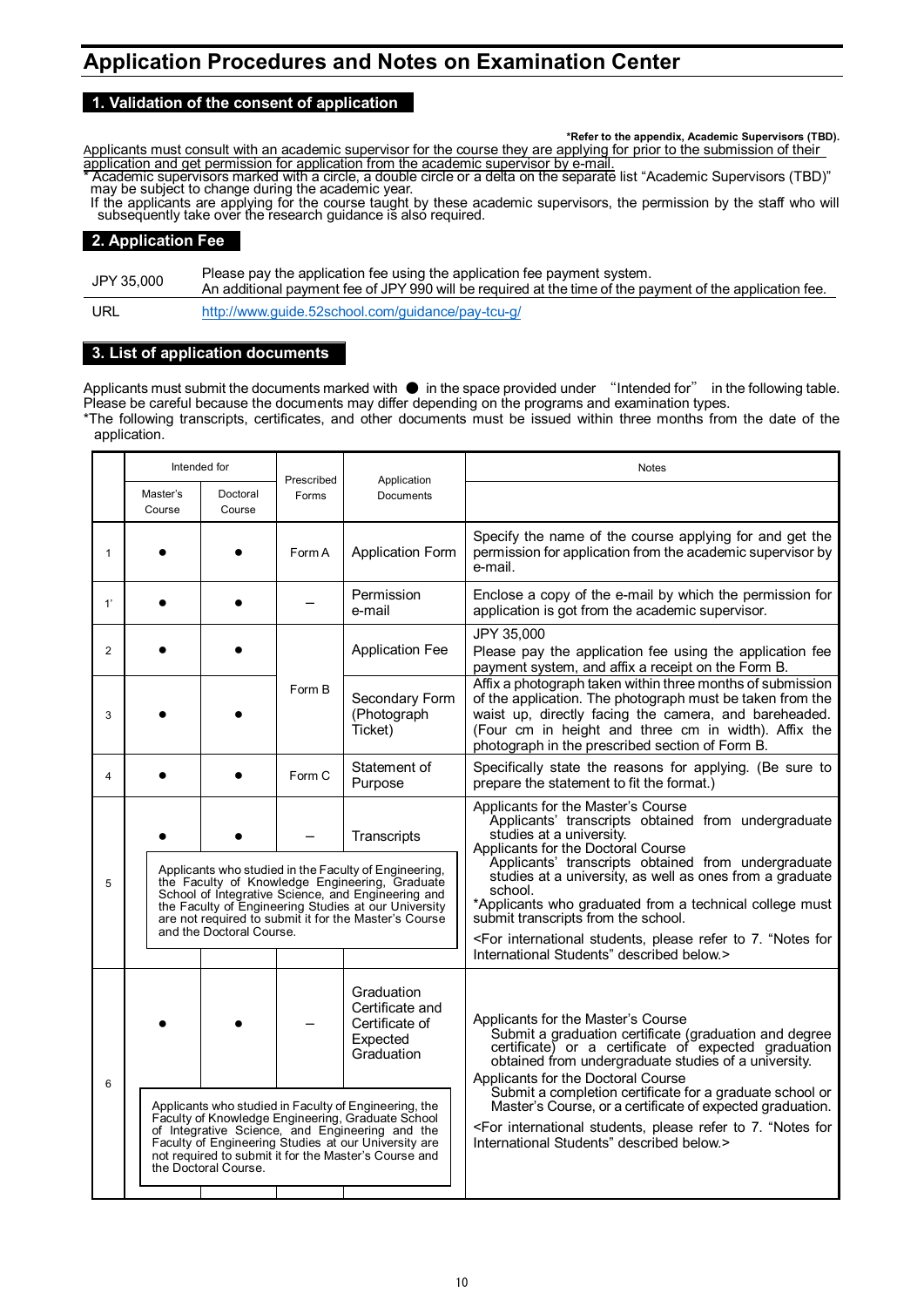# **Application Procedures and Notes on Examination Center**

|                |                                                                                                    | Intended for                                                                                              | Prescribe | Application                                                                                                   | Notes                                                                                                                                                                                                                                                                                                                                 |
|----------------|----------------------------------------------------------------------------------------------------|-----------------------------------------------------------------------------------------------------------|-----------|---------------------------------------------------------------------------------------------------------------|---------------------------------------------------------------------------------------------------------------------------------------------------------------------------------------------------------------------------------------------------------------------------------------------------------------------------------------|
|                | Master's<br>Course                                                                                 | Doctoral<br>Course                                                                                        | Forms     | Documents                                                                                                     |                                                                                                                                                                                                                                                                                                                                       |
| $\overline{7}$ |                                                                                                    | Intended for<br>the applicants<br>of the<br>[Screening for<br>working<br>adults]                          | Form D    | <b>Curriculum Vitae</b>                                                                                       | Submit either Form D (filled out by the applicant) or Form<br>E (filled out by a person acquainted with the applicant.)<br>*Submit Form E sealed in an envelope.<br>In addition, other types of form are also accepted if the                                                                                                         |
| 8              |                                                                                                    | Intended for<br>the applicants<br>of the<br>[Screening for<br>working<br>adults]                          | Form E    | Letter of<br>Recommendation                                                                                   | forms include all items on the prescribed forms.<br>* Applicants who wish to apply for the tuition reduction and<br>exemption system must check the box for "Yes."                                                                                                                                                                    |
| 9              | Intended for<br>the applicants<br>for [Overseas<br>Partner<br>Institution<br>Admissions<br>Scheme] | Intended for the<br>applicants for<br><b>[Overseas</b><br>Partner<br>Institution<br>Admissions<br>Scheme] | Form G    | Letter of<br>Recommendation                                                                                   | Applicants wishing to apply under Overseas Partner<br>Admissions<br>Scheme<br>Institution<br>must<br>submit<br>a<br>recommendation letter jointly signed by:<br>. The president of the university or graduate school to<br>which the applicant belongs.<br>· The department head of the department to which the<br>applicant belongs. |
| 10             |                                                                                                    |                                                                                                           | Form H    | The summary of<br>research in the<br>Master's Course, etc.<br>and research plans<br>in the Doctoral<br>Course | * Applicants for screening for working adults may list a<br>summary of their most recent research in the section for<br>the summary of research in the Master's Course, etc.                                                                                                                                                          |
| 11             | Intended for<br>international<br>students                                                          | Intended for<br>international<br>students                                                                 | Form I    | Survey form for<br>international<br>students                                                                  | Applicants must attach copies of the relevant pages (pages<br>showing their name, photograph, signature, etc.) of their<br>passport and copies of both sides of their residence card<br>to confirm their nationality, resident status, etc.                                                                                           |
| 12             |                                                                                                    |                                                                                                           | Form J    | Address stickers<br>for an<br>examination<br>ticket                                                           | Clearly state the address for sending an examination<br>ticket, acceptance letter, and other documents related to<br>admission.                                                                                                                                                                                                       |
| 13             | Graduated<br>from<br>Chinese<br>universities                                                       | Graduated<br>from<br>Chinese<br>universities                                                              |           | Qualification<br>Certificate                                                                                  | Please submit the certificate issued by CHSI.<br>When submitting an electronic version of the certificate,<br>only the one sent directly from CHESICC to our university's<br>Academic Support Center will be valid.<br>Please refer to "7. Notes for international students" below.                                                   |
| 14             | Graduated<br>from<br>Chinese<br>universities                                                       | Graduated<br>from<br>Chinese<br>universities                                                              |           | Transcript of<br>results                                                                                      | Please submit the certificate issued by CHSI.<br>When submitting an electronic version of the certificate,<br>only the one sent directly from CHESICC to our university's<br>Academic Support Center will be valid.<br>Please refer to "7. Notes for international students " below.                                                  |
| 15             |                                                                                                    | Graduated<br>from<br>Chinese<br>universities                                                              |           | Credentials<br>Report                                                                                         | (Doctoral course only)<br>Please submit the certificate issued by CDGDC.<br>If you submit an electronic version of the certificate, only<br>the one sent directly from CDGDC to our university's<br>Academic Support Center will be valid.<br>Please refer to "7. Notes for international students " below.                           |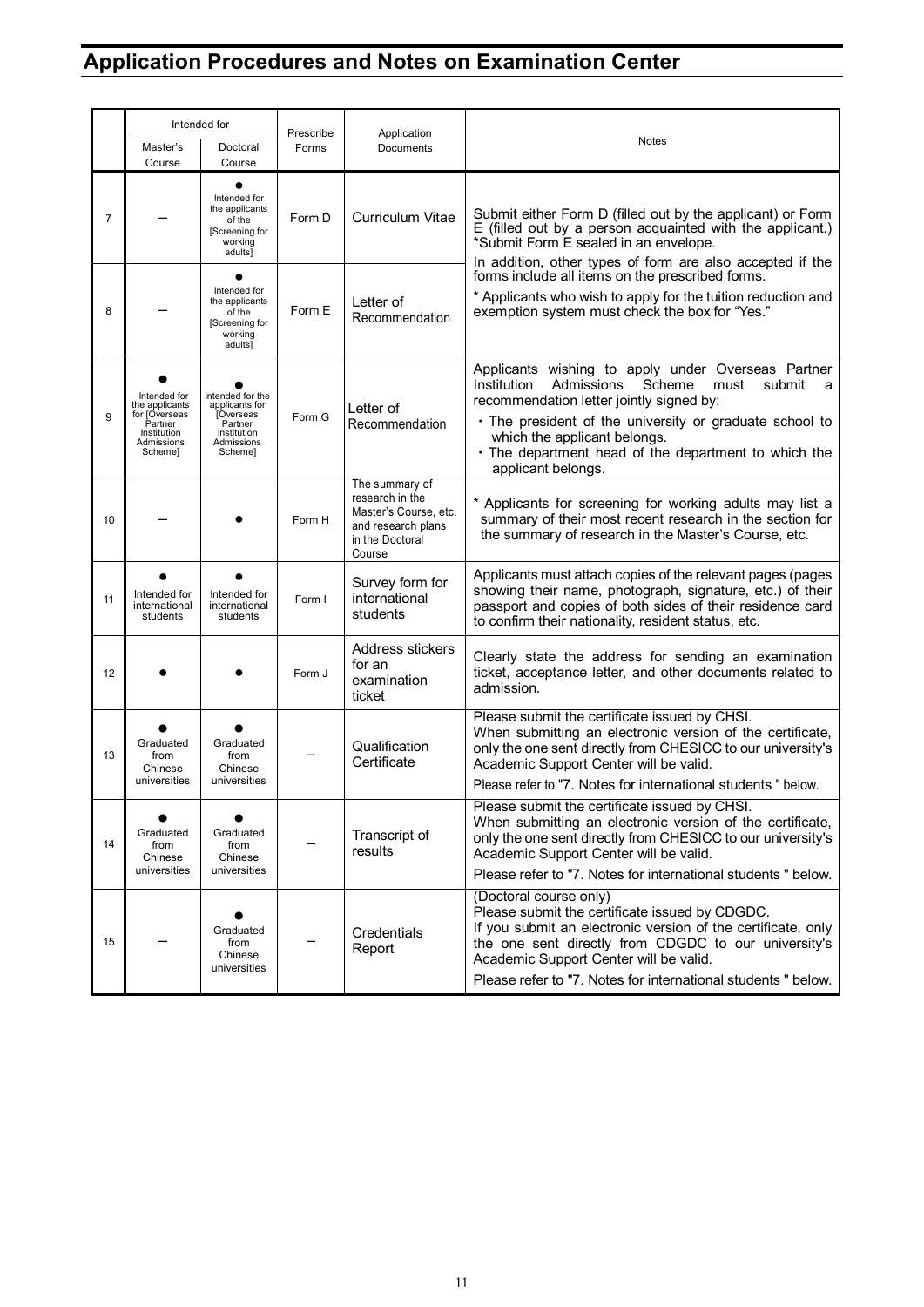### **4. Notes on Application**

Note 1: To pay the application fee, access the following website (http://www.guide.52school.com/guidance/pay-tcu-g/). Upon registration, visit your nearest convenience store (7-Eleven, Lawson, FamilyMart, Ministop, daily-yamazaki, and Seicomart) or Pay-Easy (ATMs of Japan Post Bank and banks in Japan with a Pay-Easy sign). You may also pay with a credit card. An additional payment fee of JPY 990 will be required at the time of the payment of the application fee.

\*The application fee cannot be paid via the teller at bank institutions.

- \*Please note that the application fee, once paid, shall not be refunded under any circumstances.
- \*If the applicant's family member or acquaintance completes the application procedures on behalf of the applicant, the application documents must include information about the applicant.
- Note 2: Although the submission of medical examination reports is not required at the time of the submission of the application, please contact the Academic Support Center prior to the submission if special consideration is required for taking the examination or schooling due to physical disabilities.
- Note 3:Even if the applicants graduated from a university overseas and have only one original of their application documents, we will always check the original. In this case, please notify before applying.

In principle, submitted documents will not be returned, but applicants who wish to have their documents returned should consult with us in advance.

- Note 4: Only one screening can be applied for each application period. In addition, only one academic supervisor can be listed in the " Academic Supervisors (TBD)" section of Form A (except for those who are scheduled to retire while in school). Multiple supervisors cannot be listed.
- Note 5: Those who do not have a status of residence in Japan may need to delay your entry into Japan because of the necessity to apply for a new visa.
- Note 6: If you have any questions, please contact the Graduate School Entrance Examination, Academic Support Center, Setagaya Campus.

e-mail: [sckyoumu@tcu.ac.jp](mailto:sckyoumu@tcu.ac.jp)

#### **5. Confirmation of receipt and acceptance of application documents**

Please confirm the arrival of the application documents by using the tracking number of the registered mail or letter pack. Incomplete documents will not be accepted, so please check carefully before submitting your application. Please note that we will not be able to respond to inquiries regarding confirmation of receipt or individual acceptance.

#### **6. Mailing of Examination Voucher**

You will also be notified of your examination number by e-mail.

If you do not receive notification at least two days before (May 9), please contact the following.

If you do not have an address in Japan, this e-mail may be substituted for the examination voucher.

Graduate School Entrance Examination, Academic Support Center, Setagaya Campus by e-mail a[t sckyoumu@tcu.ac.jp](mailto:sckyoumu@tcu.ac.jp)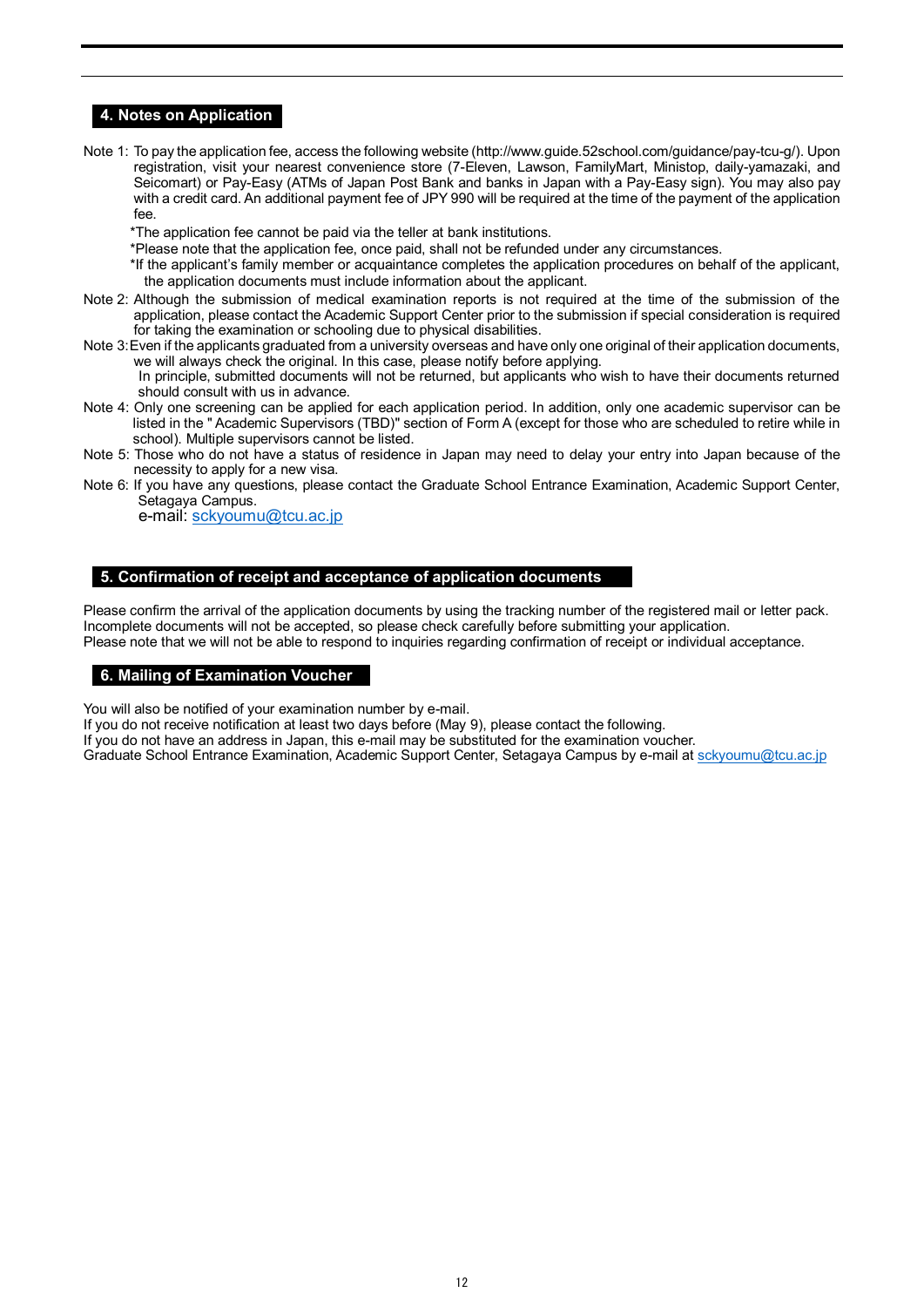# **Application Procedures and Notes on Examination Center**

### **7. Notes for international students**

| Application documents: 5   Transcripts |                                                                                        |
|----------------------------------------|----------------------------------------------------------------------------------------|
|                                        | Application documents: 6   Graduation Certificate / Certificate of Expected Graduation |

The following information is intended for applicants who have graduated (completed) or will graduate (have completed) from a university outside Japan.

- 1. Please be sure to submit your transcripts and graduation (completion) certificate issued by your last school in your country. If you receive a certificate, be sure to submit the one with the official seal of the school. (If the certificate contains multiple pages, all pages need to have the official seal.)
- 2. Please submit the original transcript or a certified true copy (a copy certified as a true copy of the original by the school from which you graduated, the embassy, or other public institution) of your transcript and graduation certificate.
- 3. If the document is written in a language other than Japanese or English, please provide a Japanese or English translation. The translation must be certified by an official organization such as an embassy that it is consistent with the meaning of the original.
- 4. In addition to the Certificate of Graduation, please submit a copy of the Diploma if possible.
- 5. If the name, date of birth, etc. on the certificate differs from that on the passport, please obtain proof of identity from the embassy or other public institution.
- 6. The certificate must be issued within three months prior to the date of application. However, this does not apply if only one original copy is available, so please enclose a note explaining the circumstances.
- 7. Those who do not have a status of residence in Japan will need to apply for a new visa, which may delay their entry into Japan.
- 8. Applicants from undergraduate, master's, and doctoral courses at our university do not need to submit transcripts and graduation (completion) certificates for the relevant courses, but they do need to submit transcripts and graduation (completion) certificates for courses they did not study at our university.

#### **For graduates of universities in the People's Republic of China**

Applicants for the Master's Program: Please submit 1 to 4 (for undergraduate courses)

Applicants for the Doctoral Course: Please submit 1 to 6 (for the undergraduate course and the Master's Course)

|                     |                | Original or certified true copy of the certificate of graduation (completion)                                      |
|---------------------|----------------|--------------------------------------------------------------------------------------------------------------------|
|                     |                | Must be issued by the university from which you graduated and have an 18-digit number on it.                       |
|                     |                | Verification Report of China Higher Education Qualification Certificate                                            |
| Master <sup>'</sup> | $\overline{2}$ | It must be issued by CHSI (China Higher-education Information and Student Information) and written in              |
|                     |                | English. If you wish to submit the Online Verification Report of China Higher Education Qualification Certificate, |
| w                   |                | please read the following instructions carefully.                                                                  |
| ∞                   |                | Original or certified true copy of Transcript of Results                                                           |
|                     | 3              | A document issued by the university from which you graduated. If you have transferred to another institution,      |
| Doctoral            |                | please submit the results of the institution from which you transferred.                                           |
|                     |                | Verification Report of China Higher Education Student's Academic Transcript                                        |
|                     | 4              | It must be issued by CHSI (China Higher Education Student Information Network) and written in English.             |
|                     |                | If you wish to submit the Online Verification Report of China Higher Education Student's Academic Transcript,      |
|                     |                | please read the following instructions carefully.                                                                  |
|                     | 5              | Original or certified true copy of the Certificate of Degree                                                       |
|                     |                | Must be issued by the university from which you completed and contain a 16-digit number.                           |
| Doctoral            |                | <b>Credentials Report</b>                                                                                          |
|                     | 6              | Issued by CDGDC (China Academic Degrees and Graduate Education Development Center) and written in                  |
|                     |                | English.                                                                                                           |
|                     |                | If you wish to submit an Online Credentials Report, please read the following instructions carefully.              |

Please note that it may take up to 5 weeks to receive the "Verification Report of China Higher Education Qualification Certificate", "Verification Report of China Higher Education Student's Academic Transcript", and "Credentials Report". If the above documents are not submitted within the application period, your application may not be accepted.

■About the Verification Report of China Higher Education Qualification Certificate and Verification Report of China Higher Education Student's Academic Transcript

It is handled by CHSI (<https://www.chsi.com.cn/en/pvr> ) .

In Japan, you can apply for issuance at the CHSI Japan Representative Office ( [http://www.chsi.jp](http://www.chsi.jp/) ).

If you wish to submit the certificate in electronic format, please arrange for it to be sent directly from CHESICC (China Higher Education Student Information and Career Center) to our university's Academic Support Center

( [sckyoumu@tcu.ac.jp](mailto:sckyoumu@tcu.ac.jp) ) via e-mail within the application period. E-mails forwarded by applicants will not be accepted as application documents. Please note that applications received after the application period may not be accepted. Please check the details of the procedure by yourself.

■About the Credentials Report

It is handled by CDGDC (<https://www.chinadegrees.cn/cqva/gateway.html> ).

If you wish to submit the certificate in electronic format, please arrange for it to be sent directly from CDGDC(China Academic Degrees and Graduate Education Development Center) to our university's Academic Support Center [\( sckyoumu@tcu.ac.jp](mailto:sckyoumu@tcu.ac.jp) ) via e-mail within the application period. E-mails forwarded by applicants will not be accepted as application documents. Please note that applications received after the application period may not be accepted. Please check the details of the procedure by yourself.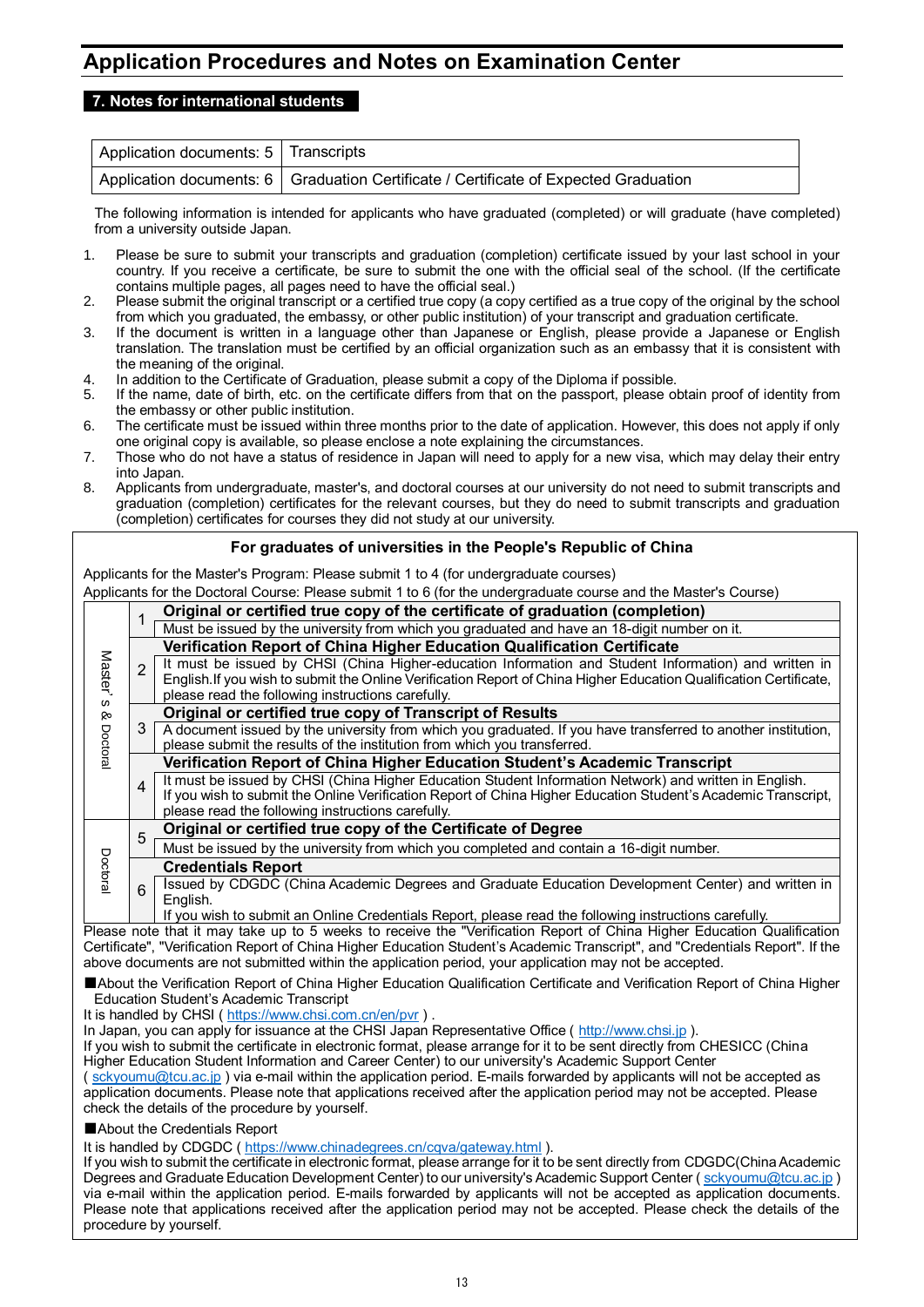### **8. Application period and locations Only by mail**

|                                                     | <b>Round A</b>                                                                                                                                                                                                                                                                                                                                                                                                                                |
|-----------------------------------------------------|-----------------------------------------------------------------------------------------------------------------------------------------------------------------------------------------------------------------------------------------------------------------------------------------------------------------------------------------------------------------------------------------------------------------------------------------------|
|                                                     | $\triangledown$ Application period (Due NLT)<br>Monday, May 2 to Thursday, May 5, 2022.                                                                                                                                                                                                                                                                                                                                                       |
| By mail                                             | Send to: 1-28-1 Tamazutsumi, Setagaya-ku, Tokyo 158-8557<br>Graduate School Entrance Examination, Tokyo City University Academic Support Center<br>* Please mail by registered express mail or Letter Pack Plus (520 yen, red) (Letter Pack Light is not acceptable).                                                                                                                                                                         |
|                                                     | $\triangledown$ Application period (by e-mail)<br>Monday, May 2 to Thursday, May 5, 2022.<br>*Complete and send all the required documents (Word files) to the address below by e-mail.<br>*When applying please write [your name] and [the course you are applying for] in the subject line.<br>*We also need your original application documents. When finishing the E-Mail Application please<br>post them to us by the deadline as below. |
| By e-mail<br>*Only for applicants<br>from overseas. | $\nabla$ Application Materials Receipt Deadline<br>Thursday, May 12, 2022<br>*Print out the required documents sent by e-mail, affix a receipt on the Form B and send them to<br>the address below.<br>*You must submit your documents both by e-mail and physical mail. If either is missing your<br>application may not be accepted.                                                                                                        |
|                                                     | Send e-mail to: sckyoumu@tcu.ac.jp<br>Send application materials to:<br>1-28-1 Tamazutsumi, Setagaya-ku, Tokyo 158-8557<br>Graduate School Entrance Examination, Tokyo City University Academic Support Center<br>* Please mail by EMS (Express Mail Services), DHL, FedEx or another courier service.                                                                                                                                        |

#### <Notes>

Please note that inadequate or incomplete application documents may not be accepted. After the application documents are submitted, the content of submitted documents cannot be changed or the return of submitted documents is not permitted. The refund of the application fee is not accepted. After submission, **if an examination ticket has not been arrived at least one week before the examination date, please contact the Academic Support Center immediately.**

Different instructions may be given to applicants applying from outside Japan.

#### <For applicants from overseas>

The examinee's number will be emailed at least two days prior to the exam. If you have not received an e-mail, please

contact us at sckyoumu@tcu.ac.jp.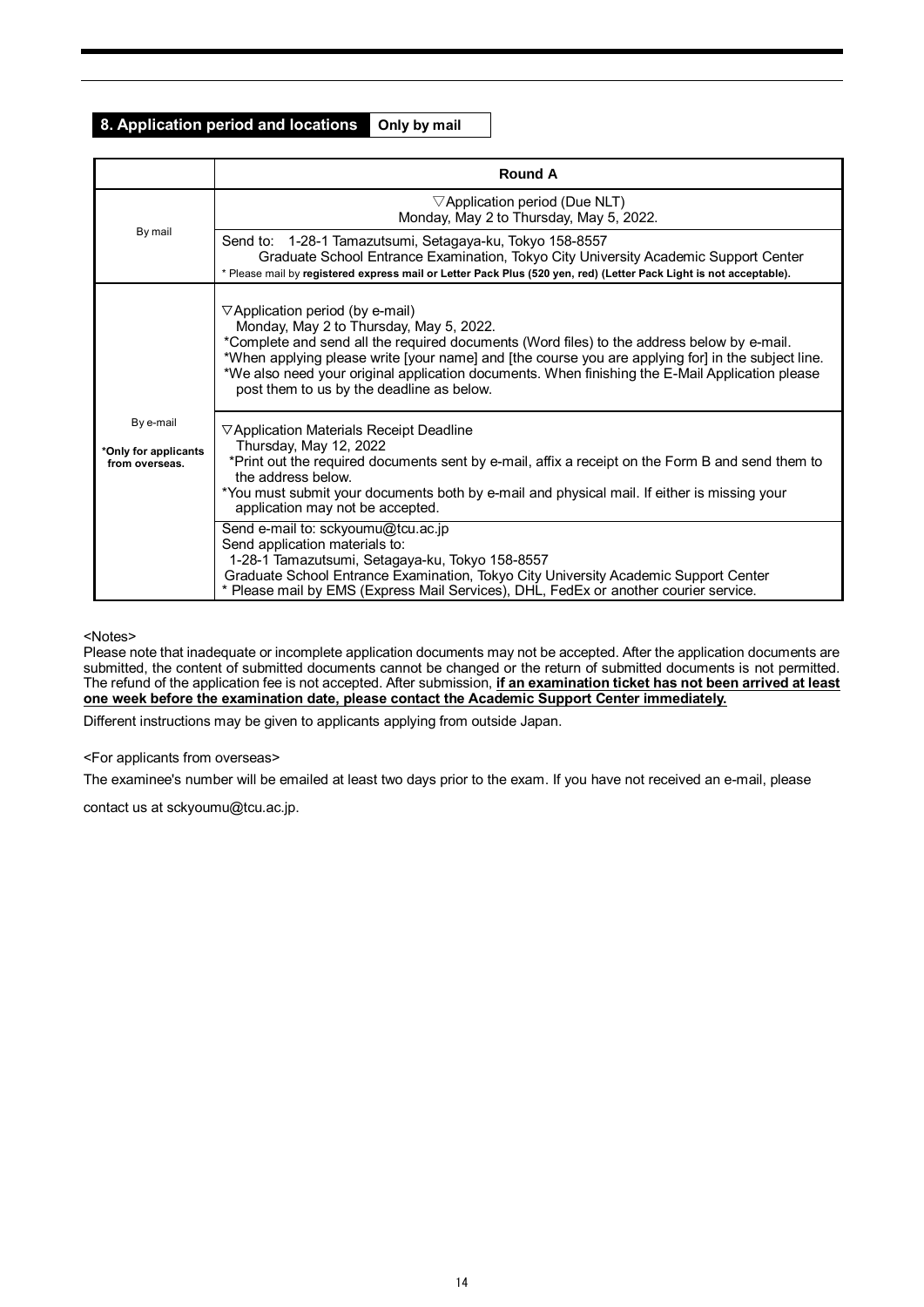#### **9. Notes on taking examinations**

#### **(1) Interview and oral examinations**

- (a) Please be sure to be in the waiting room 15 minutes before the interview starts. If applicants are late for the assembly time, they are considered absent and may not take the interview.
	- \*If you cannot make it to the interview because of a delay in public transportation, please be sure to contact the Graduate School Entrance Examination, Tokyo City University Academic Support Center.
- (b) Applicants must move from the waiting room for the interview to the interview room as instructed by the school staff. Applicants may not return to the waiting room after the interview.
- (c) No talking, food, or drink is allowed in the waiting room for the interview. In addition, the use of cell phones, smartphones, computers, and other electronic devices is prohibited. It is deemed cheating if applicants do not comply.

#### **(2) Applicants applying from outside Japan**

- (a) Different instructions may be given.
- (b) Examination may be carried out online, etc., with special instructions.
	- Please prepare in advance an environment where all of the following conditions are met in case you are instructed to do so.

You have an internet connection where you can send and receive video and audio during the deadline and time of your own examination, a quiet environment, and equipment (web camera, earphones, microphone, etc.) where you can answer the examination and have an interview.

#### **10. Other notes**

**(1) In the case where unforeseen circumstances occur on the day of the examination:**

If separate measures are implemented depending on circumstances, please check the following website: https://www.asc.tcu.ac.jp/

**(2) In the case where applicants are affected with an infectious disease specified in the School Health and Safety Act and suspended from school.**

Applicants who have an infectious disease as specified in the School Health and Safety Act and are suspended from school on the day of the examination and have not healed from such infection are advised not to take an examination because of the risk of infecting other examinees and the supervisors. However, this shall not apply where the school doctor or other doctors have approved as having no risk of transmission based on medical conditions. In addition, even when applicants do not take an examination for the above reason, we will not provide a supplementary examination or refund the application fee.

#### **(3) Handling of new coronavirus infections**

If you have a new coronavirus infection, you may be required to take a supplementary exam or other measures, regardless of (2) above.

From May to October, Tokyo City University sets moderate temperatures for indoor air-conditioning systems, and staff work without wearing a tie to support the need for energy conservation and as part of the prevention of global warming and energy conservation. On the day of the examination for Schedule B, school staff and examinees are advised to wear no tie and jacket. Thank you for your understanding and cooperation.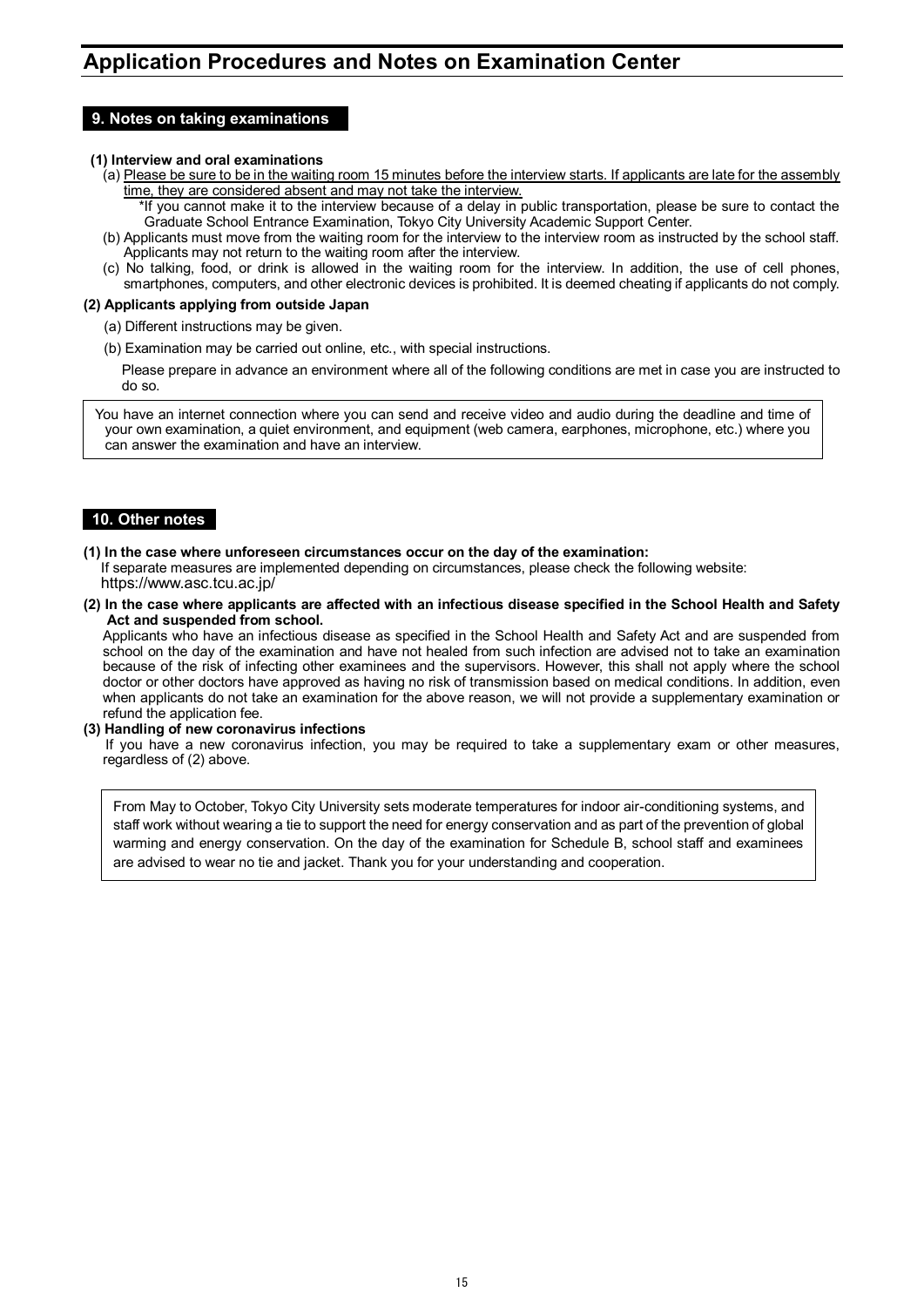# **Notification of result and enrollment procedure, etc.**

### **1. Notification of result**

|                           | <b>Round A</b>                        |
|---------------------------|---------------------------------------|
| Notification of<br>result | 10: 00 a.m., Monday, May 23           |
| Enrollment<br>deadline    | Must be postmarked by Friday, June 10 |

The identification numbers of successful applicants will be posted on the campuses. The acceptance letter and enrollment procedure documents will be sent to successful applicants by express mail. A different schedule will be given separately to applicants related to JICA on Round A.

### **2. Enrollment procedures**

- (1) To enroll in the graduate school, successful applicants will must submit enrollment procedure documents and pay enrollment fees before the prescribed deadline.
- (2) The deadlines for enrollment procedure are shown in the table above. However, if there are unavoidable circumstances, the payment deadline of enrollment fees except for the entrance fee may be extended up to Friday, March 10, 2023.
- (3) The submission of enrollment procedure documents and the payment of enrollment fees must be completed by mail and wire transfer. For details, please refer to the guidelines for enrollment procedure to graduate school, which is included with the letter of acceptance.
- (4) Payment amount (Reference: Payment amount for students for Academic Year 2022)

|                            | Total payment                         | For students wishing to pay in installment |                   |  |
|----------------------------|---------------------------------------|--------------------------------------------|-------------------|--|
| Category<br>Payment amount | amount for<br>enrollment<br>procedure | At the time of<br>enrollment<br>procedure  | Before October 20 |  |
| Entrance fee               | 240,000                               | 240,000                                    |                   |  |
| Tuition                    | 1,190,000                             | 595,000                                    | 595,000           |  |
| Total                      | 1,430,000                             | 835,000                                    | 595,000           |  |

- (a) Students who wish to pay their tuition in installments for the year following the year of enrollment may pay for the second semester by October 20. The details will be announced separately at the beginning of the relevant academic year.
- (b) The students who will graduate from Tokyo City University (those who are expected to graduate or complete in March 2023 are exempted from the entrance fee of JPY 240,000 in accordance with the tuition regulations for the Graduate School of Tokyo City University. In addition, they may be exempted from tuition by the application of the same regulations.
- (c) Please note that the entrance fee and tuition, once paid, shall not be refunded under any circumstances.
- (5) Privately funded international students (with the resident status of International Student, or those expected to obtain it) may be eligible for a reduction and exemption of tuition as special financial assistance. Students who wish to use the reduction and exemption of tuition must follow the prescribed procedure after enrollment. In addition, the reduction and exemption of tuition for the first year will be applied to the tuition for the second semester. Even if the students wish to use the reduction and exemption of tuition, please complete the enrollment procedure by paying the above amount in installments.
- (6) Students enrolled under the Screening for working adults may be eligible for reduction and exemption of tuition.
- (7) For privately-funded international students who have graduated from partner universities abroad and meet certain conditions, tuition fee reductions may be offered to alleviate their financial burden and to foster talented individuals. If you wish to apply for a tuition fee reduction, please follow the prescribed procedures after enrollment. For the first year, the tuition fee will be reduced for the second semester. Even if you wish to apply for a tuition reduction, please complete the enrollment procedures for the above-mentioned installment payment amount.

(8) Research assistant system

The school can employ a limited number of doctoral students as research assistants. Research assistants follow the instructions of the academic supervisor to help with research and education. As a research assistant you can receive a monthly allowance.

(9) The declination of enrollment

After completion of the enrollment procedures, the school will refund the tuition payment, except for the entrance fee, if students wish to decline enrollment for unavoidable reasons and they submit an enrollment declination request by 17:00 p.m., Friday, March 31, 2023, in principle. For details, please refer to the guidelines for enrollment procedure to graduate school, which is included with the letter of acceptance.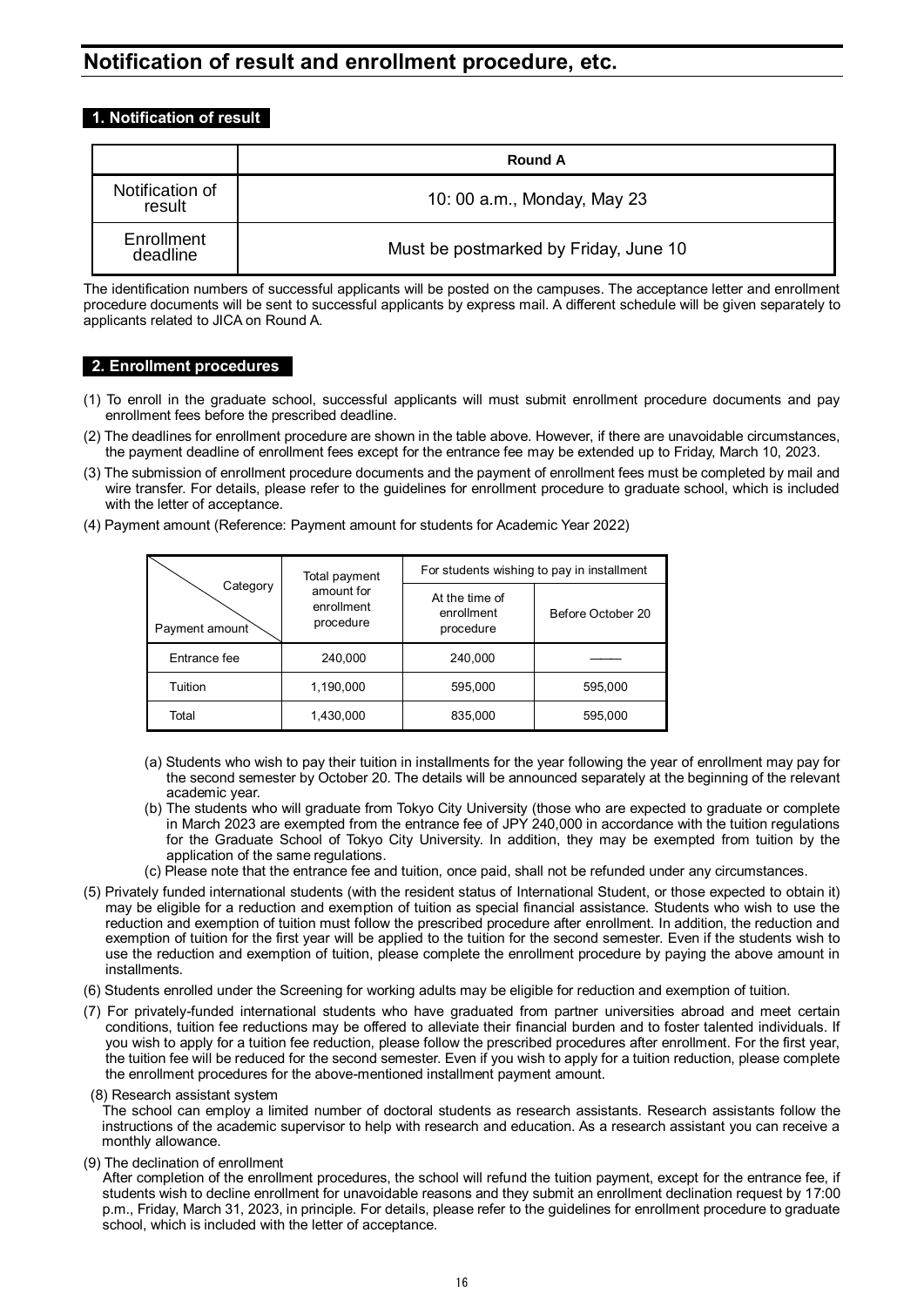# **Notification of result and enrollment procedure, etc.**

### **3. Scholarship programs**

∎ Applicants graduating from Tokyo City University (Those who are expected to graduate or complete their studies in March 2023) are<br>exempted from the entrance fee.<br>∎ For the Doctoral Program and the Master's Program, ther

outstanding academic ability and character (see Table 1 below). Students who enter the university are eligible for this scholarship.<br>In addition, there are other tuition reduction/exemption and scholarship programs as show

■There are two types of scholarships: interest-free (Type 1) and interest-bearing (Type 2). (1) Scholarship for graduate school student (unique to TCU)

| Scribial Ship for graduate Scribbi Student (unique to TCO) |             |                             |                         |  |  |
|------------------------------------------------------------|-------------|-----------------------------|-------------------------|--|--|
| Course                                                     | School year | Amount of tuition exemption | Remarks                 |  |  |
|                                                            | D5          |                             |                         |  |  |
| Doctoral Course                                            | D4          |                             | Internal students only. |  |  |
|                                                            | D3          | 100% or 50% of tuition      |                         |  |  |
| Master's Course                                            | M2          |                             |                         |  |  |
|                                                            | M1          |                             |                         |  |  |

(2) The reduction and exemption of tuition for students who enrolled in the screening for working adults (unique to TCU)

| Course          | School year    | Amount of tuition exemption | Remarks                                                          |  |
|-----------------|----------------|-----------------------------|------------------------------------------------------------------|--|
|                 | D5             |                             |                                                                  |  |
| Doctoral Course | D4             | 90% of tuition              | Students who enrolled in the<br>screening for working adults who |  |
|                 | D3             |                             | wish to receive the reduction and                                |  |
| Master's Course | M <sub>2</sub> | 50% of tuition              | exemption of tuition.                                            |  |
|                 | M <sub>1</sub> |                             |                                                                  |  |

(3) Private tuition fee reduction for foreign students (unique to TCU)

| Eligibility                                                                                                                                                                                                                                                                     | Amount of tuition exemption | Remarks                                                                          |
|---------------------------------------------------------------------------------------------------------------------------------------------------------------------------------------------------------------------------------------------------------------------------------|-----------------------------|----------------------------------------------------------------------------------|
| A person who satisfies all of the following<br>a) Applicants who graduate for the Overseas Partner Institution.<br>b) A final GPA is more than 3.0 the Overseas Partner Institution.<br>c) Students enrolled in a graduate school of TCU.                                       | 75% of tuition              |                                                                                  |
| A person who satisfies all of the following<br>a) Applicants who graduate for the Overseas Partner Institution.<br>b) A final GPA is more than 2.5 but less than 3.0 not yet matureat the<br>Overseas Partner Institution.<br>c) Students enrolled in a graduate school of TCU. | 50% of tuition              | The committee will select candidates.<br>Final decision lies with the president. |
| Students enrolled in an undergraduate or graduate school.                                                                                                                                                                                                                       | 30% of tuition              |                                                                                  |

(4) Imaizumi Scholarship (unique to TCU)

| Course          | School year    | Annual amount        | Remarks                                                    |  |
|-----------------|----------------|----------------------|------------------------------------------------------------|--|
|                 | D5             |                      | Major maybe designated Internal                            |  |
| Doctoral Course | D4             |                      | applicants only (excluding graduate                        |  |
|                 | D3             | Up to 500,000 yen *1 | school scholars)<br>1: Selection is made by the department |  |
| Master's Course | M <sub>2</sub> |                      | chairperson's meeting, and then decided                    |  |
|                 | M <sub>1</sub> |                      | by the Dean of the graduate school.                        |  |

(5) Toshiaki Sano International Exchange Scholarship (unique to TCU)

| Course                                                        | School year | Annual amount                      | Remarks                                                                                                                                                                                                                                                 |
|---------------------------------------------------------------|-------------|------------------------------------|---------------------------------------------------------------------------------------------------------------------------------------------------------------------------------------------------------------------------------------------------------|
| Doctoral Course<br>Master's Course<br>(International student) | School wide | Up to 50% of the annual tuition *2 | Privately funded international students from<br>Asian countries. (However, students studying<br>in the Civil Engineering take top priority.)<br>2. The President of the University will decide<br>the selection by the Council of Department<br>Chairs. |

#### (6) Other scholarships (Below are some of the grant-type scholarship programs)

| Monthly/annual amount<br>Organization name                           |                       | Condition                                                                                                                                                                                                                                                                           |  |
|----------------------------------------------------------------------|-----------------------|-------------------------------------------------------------------------------------------------------------------------------------------------------------------------------------------------------------------------------------------------------------------------------------|--|
| <b>JGC-S Scholarship Foundation</b>                                  | JPY 300,000(annually) | Students studying science and technology who are recognized as<br>both academically and personally outstanding, and in good health,<br>and those who are in need of financial provision of the scholarship<br>from the foundation. In principle, they shall be under the age of 30. |  |
| Rotary Yoneyama Memorial<br>Foundation                               | JPY 140,000(monthly)  | Under 45 years old with excellent academic results. Must be willing<br>and ready to learn about other cultures and communication, and be<br>of sufficient health to study overseas.                                                                                                 |  |
| Scholarship for Privately Financed<br>International Students (JASSO) | JPY 48,000(monthly)   | Students recognized as both academically and personally<br>outstanding who are acknowledged to be in need of financial<br>support to study abroad.                                                                                                                                  |  |
| The Moritani Scholarship Foundation                                  | JPY 120,000(monthly)  | Students who are enrolled in universities in Tokyo or reside in<br>Tokyo and recognized as both academically and personally<br>outstanding, and those who have difficulty paying for their tuition.                                                                                 |  |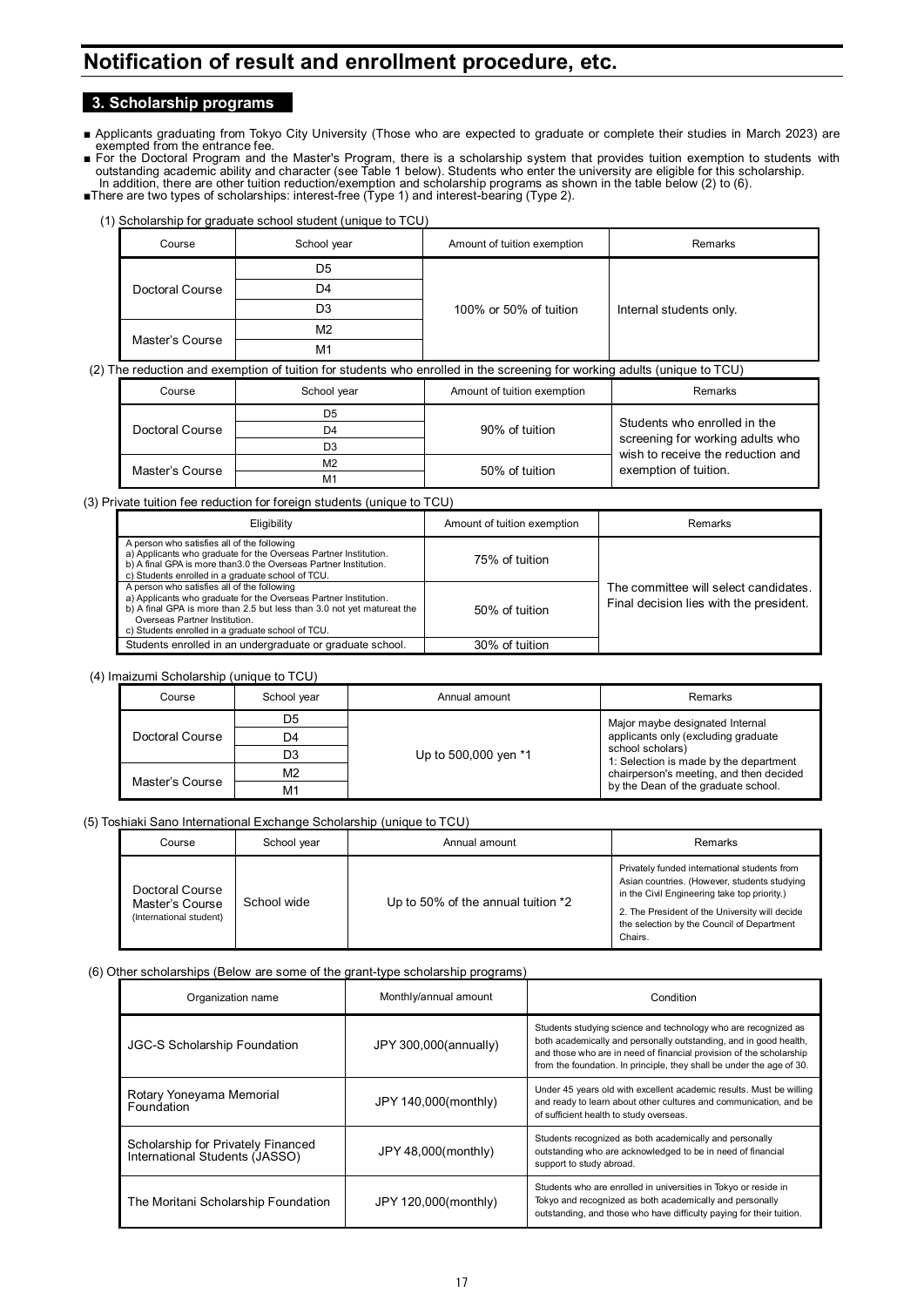#### **4. Handling of personal information of applicants**

Personal information, including address and name, collected through procedure documents will be used by the university to contact, send handouts, and for statistical purposes. The university will not use personal information outside of these operations. The university also place strict controls on personal information.

#### **5. The number of credits required to complete each program**

Master's Course Doctoral Course

| Exercises        | 4 credits             | $*1$ | Specialized studies | 8 credits  |
|------------------|-----------------------|------|---------------------|------------|
| Special research | 8 credits             |      | Research            | 16 credits |
| Subtotal         | 12 credits            | *2   | Total               | 24 credits |
| Class subjects   | 18 credits or more *3 |      |                     |            |
| Total            | 30 credits or more    |      |                     |            |

| Specialized studies | 8 credits  |  |
|---------------------|------------|--|
| Research            | 16 credits |  |
| Total               | 24 credits |  |

\*For the Cooperative Major in Nuclear Energy, two credits for exercises for \*1, 10 credits for \*2, and 20 credits for \*3.

#### **6. Information disclosure of the results of admission examination**

The results of the general entrance examination for the graduate school implemented by the school will be disclosed to the applicant via his/her personal information. Applicants who wish to see the results shall follow the request procedure below. There are two ways of receiving the results of the admission examination, which are (a) the receipt of the results in person on TCU campus (free), and (b) the receipt of the results by mail. Please refer to section (3) (b) (iii) below because the methods of receiving examination results differ depending on each request procedure.

- (1) Eligible applicants for the disclosure of personal information: Applicants who failed the general entrance examination for the graduate school implemented by TCU are eligible.
- (2) Personal information to be disclosed by taking the request procedure: The scores for examination subjects and the result of interview and an oral examination.
- (3) How to request personal information
	- (a) Request period: April 1 to April 30, 2023(Must be postmarked by the last day.)
	- (b) Request procedure: Include the documents below and mail to the TCU Academic Support Center by registered mail. (i) The application for the disclosure of entrance examination result (any format) including the items below:
		- Identification number (Write down in series if there are more than one identification number), full name, date of birth, the name of university graduated, and contact information (address and telephone number).
		- (ii) A copy of the examination ticket issued by the school When requesting the results of more than one entrance examination, include copies of the examination tickets (A4-sized paper) for the relevant entrance examination.
		- (iii) a. Applicants who wish to receive the results in person on TCU campus (free)

One postcard: The postcard should be addressed to the person requesting the results. This postcard serves both as a notification to those who have completed the billing process to inform about the receipt schedule and as a receipt of entrance examination results. For a postcard without postage, please affix a postal stamp of JPY 63. Be sure to write down the address (including the postal code) and full name.

- b. Applicants who wish to receive the results by mail (postage fee: JPY 440) One A4-sized envelope: The envelope should be addressed to the address and full name of the person
- requesting the results and affixed with a postal stamp of JPY 440. This envelope will be used to mail the entrance examination result to the person who completed the request procedure. Write down the sender's address (including the postal code) and full name, affix with a postal stamp, and fold it in half before dispatch.
- (4) Receipt method of personal information
	- (a) Receipt period: June 1 to June 30, 2023 (except for Sundays and public holidays).
		- The person who completed the request to receive the results on the TCU campus in person will receive a postcard mentioned in the preceding (3), (b), (iii), a. In addition, those who wish to receive the results by mail will receive an A4-sized envelope mentioned in the preceding (3), (b), (iii), b. (It will be mailed within the receipt period above.)
	- (b) Receipt location: TCU Academic Support Center (Setagaya Campus). In principle, the results will be handed to the relevant applicant.
	- (c) What to bring when picking up in person: Student identification or health insurance ID card that can be used to prove the examination ticket (certification) belongs to the applicant of the relevant entrance examination.